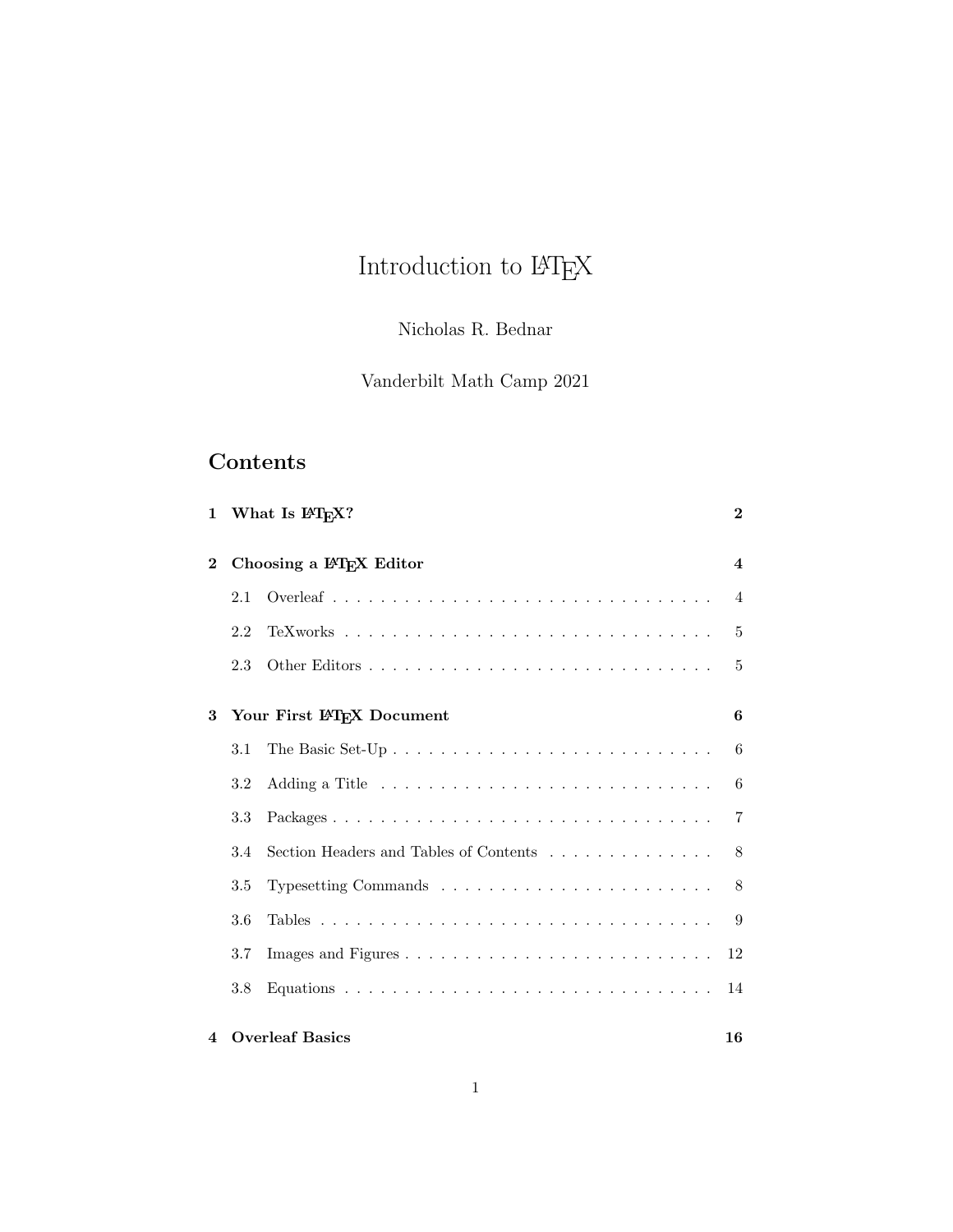|     | 4.3 Compiling and Downloading a .PDF 18       |    |
|-----|-----------------------------------------------|----|
|     | 5 I Have Broken IAT <sub>F</sub> X. Now What? | 19 |
|     | 6 Advanced $\rm \emph{BTrX}$                  | 21 |
| 6.1 | New Commands and Environments 21              |    |
|     |                                               |    |

# <span id="page-1-0"></span>1 What Is IAT<sub>E</sub>X?

 $\mathbb{L}$ EX (pronounced:  $\mathbb{L}AW\text{-}tech$  or  $\mathbb{L}AY\text{-}tech$ )<sup>[1](#page-1-1)</sup> is a "document preparation system" that uses a descriptive markup language to produce stylized .PDF documents.

"What does that mean?"

Google Docs and Microsoft Word are What-You-See-Is-What-You-Get word processors. The words that you type on the page resemble the printed version of the document. They have nice, neat toolbars that let you change font sizes, add pictures, and create tables. In contrast, working in LAT<sub>EX</sub> feels a lot more like coding. LATEX does not have toolbars. If you want to change the font size or add pictures, you type a command into the editor. You will not see the change in font size or the picture in the editor itself. Once you compile the document, these stylistic changes will appear in the .PDF document.

"Wait a second, Nick. First, you told me that I would have to learn math and coding to study politics. Now you're telling me that I have to abandon Microsoft Word?"

Yes, but it's OK! Let me explain the benefits of LATEX over Google Docs or Microsoft Word.<sup>[2](#page-1-2)</sup>

First, LAT<sub>E</sub>X provides you precise control over the way that the document compiles. For example, the commands allow you to control the size and place-

<span id="page-1-2"></span><span id="page-1-1"></span> $1$ Not *LEI-tex*.

<sup>&</sup>lt;sup>2</sup>Many people still use Microsoft Word or a similar word processor and reserve LAT<sub>E</sub>X for writing completed projects. I personally use LAT<sub>E</sub>X for most writing.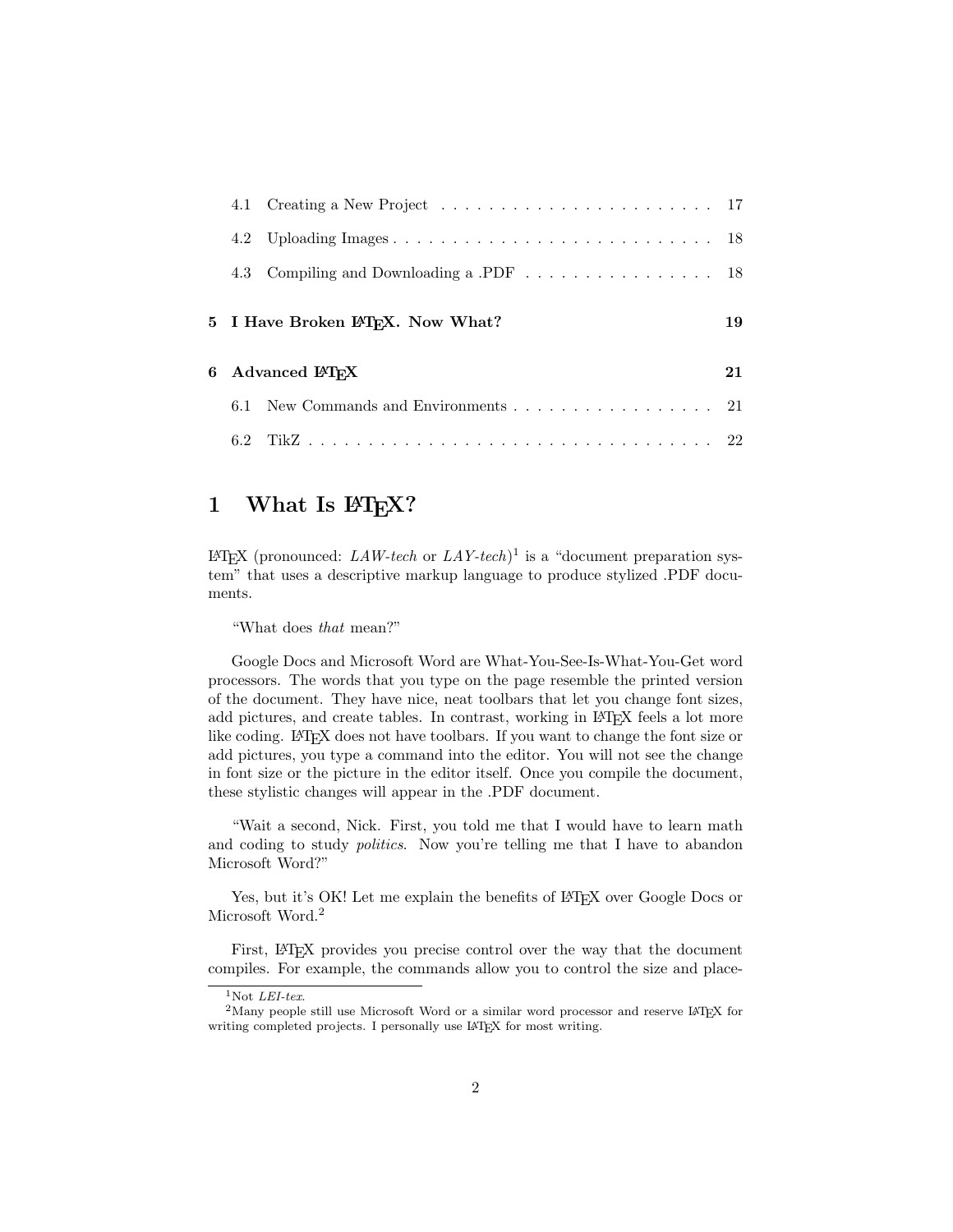ment of an image without trying to drag-and-drop it exactly where you want it.

Second, L<sup>AT</sup>EX has better functions for including mathematical equations in documents. Look at this beauty:

$$
Z = \frac{\hat{\theta} - \theta_0}{\sigma_{\hat{\theta}}}
$$

Microsoft Word does have an equation editor but it is much clunkier than using LATEX.

Third, LATEX allows you to draw images using the TikZ package. This is useful if you will be developing formal models or drawing directed acyclic graphs ("DAGs"). What are formal models? What are DAGs? Fret not! You will learn in time. Just know that you can use LAT<sub>EX</sub> to draw something like Figure 1.

#### Figure 1: Example of an Extensive Form Game



Fourth, R has packages that will produce LAT<sub>EX</sub>-ready code that you can simply copy and paste into your document. Notably, the Stargazer package for R will create beautiful regression tables without much effort.

Fifth and finally, you do not have a choice! Most of your classes will require you to submit final papers and problem sets in LATEX-produced documents. Many journals have their own IATEX templates and require scholars to submit their articles using that template. Learn to use IATEX now.

The remainder of this document walks through LAT<sub>EX</sub> functionality. You do not need to grasp all of these concepts right now. Rather, this document should serve as a resource when you forget how to do something. This document covers the most basic functions in LATEX. There are many things that I will not cover. Overleaf has great documentation on LATEX should you ever get stuck (https://www.overleaf.com/learn).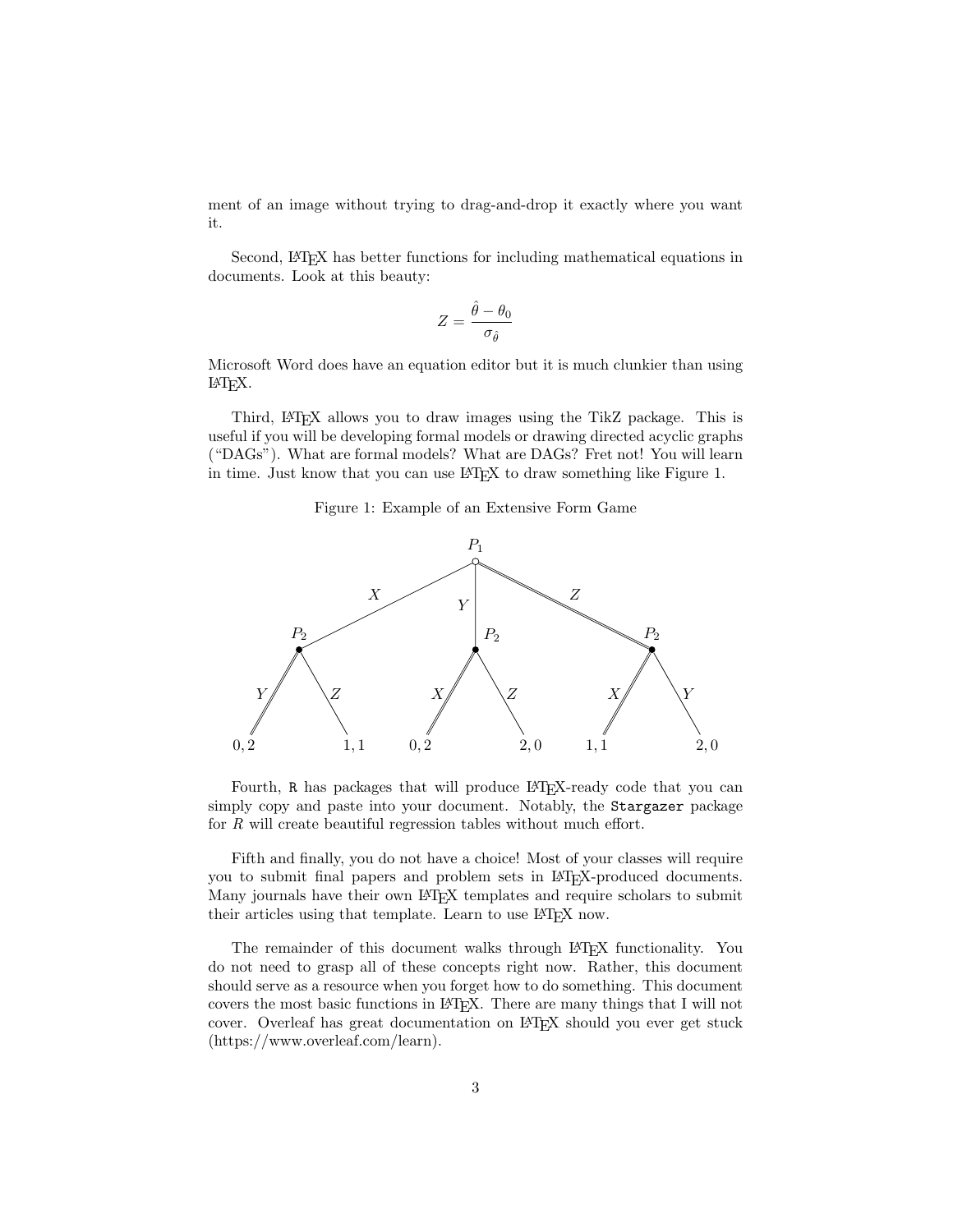# <span id="page-3-0"></span>2 Choosing a LAT<sub>E</sub>X Editor

The LATEX base system is free software. There are a number of editors available to use. Everyone has a strong opinion on the best L<sup>AT</sup>EX editor. The only difference between editors is the ease of use. Ultimately, the documents produced by these editors all look the same. Pick the editor that feels most intuitive to you. I will recommend two editors: Overleaf and TeXworks. For beginners, I highly recommend Overleaf over TeXworks.

#### <span id="page-3-1"></span>2.1 Overleaf

Overleaf  $(\text{http://www.overleaf.com})$  is an online LAT<sub>EX</sub> editor. It is free to use but requires you to make an account. Overleaf allows you to collaborate with other users on projects and backs up all of your projects to the cloud. If you pay for a premium version, you can link Overleaf with Dropbox and GitHub. You can also download your projects and work on them offline (https://www.overleaf.com/learn/how-to/Working Offline in Overleaf).

As an editor, Overleaf has a number of functions that many other editors lack:

- Cloud-Based Backup: Automatic backup to the cloud means that you are less likely to lose your projects if your computer crashes.
- Error Identification: Overleaf will tell you on what line an error has occurred. Many other editors will produce an error code but will not tell you what the error is or where it has occurred.
- Spellcheck: Overleaf includes spellcheck. Many other editors do not have spellcheck.
- Command Suggestions: Overleaf will prompt you with commands when you begin typing them. This is useful if you cannot quite remember the appropriate command.
- Real-Time Compiling: By default, Overleaf has two windows: the editor and the compiler. This allows you to view your changes in real time. Many other editors lack this functionality.
- Document History: Overleaf allows you to examine the document's history and restore previous versions.

What are the downsides to Overleaf? The biggest downside is that it is online. You will need an internet connection to use Overleaf as an editor. Sometimes Overleaf goes down for maintenance, which may limit your access to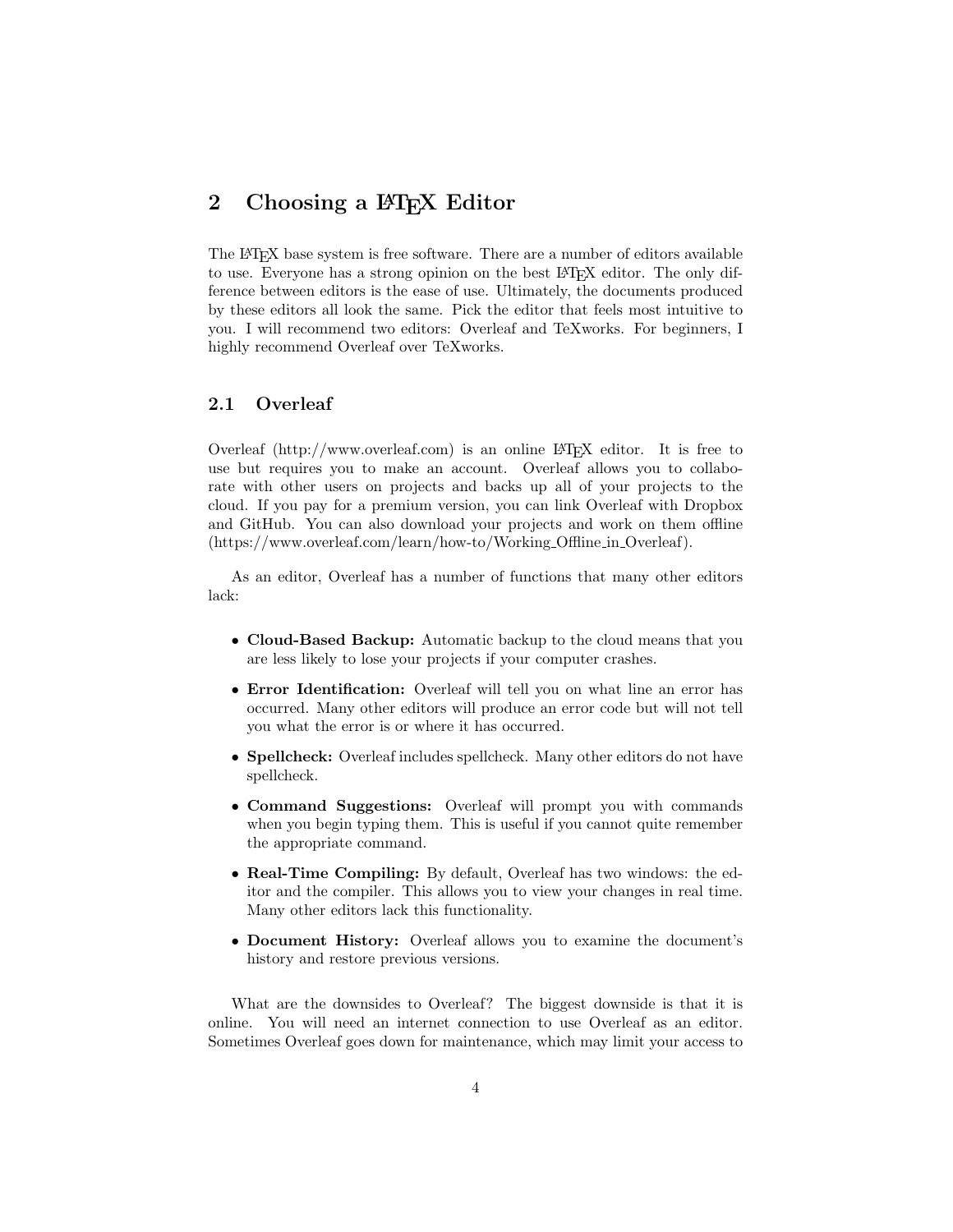documents. Nevertheless, I highly recommend using Overleaf as your primary editor. Its functionality is far superior to many other editors. However, I do recommend that you have an offline editor installed on your computer just in case you find yourself in a situation where you need it. For that, I recommend TeXworks.

### <span id="page-4-0"></span>2.2 TeXworks

There are countless offline LAT<sub>EX</sub> editors that work. I use TeXworks. Why do I use TeXworks? It was the first editor that I was instructed to install, I got used to it, and it serves my purposes. It allows you to view both the editor and the compiled document at the same time, but not as seamlessly as Overleaf. It does not have spellcheck, cloud backup, command suggestions, document history, or any of the other nice features of Overleaf. It is a bare-bones editor but it works. You can install TeXworks from http://www.tug.org/texworks/.

### <span id="page-4-1"></span>2.3 Other Editors

As I stated in the beginning, there are a number of LAT<sub>EX</sub> editors. If you find that neither Overleaf nor TeXworks meet your demands, then you may want to explore these other options.

- R Markdown: Some professors will require you to submit assignments in R Markdown. R Markdown allows you to produce LAT<sub>EX</sub> documents in RStudio. The benefit: You can conduct the statistical analysis and write the paper in the same document. R Markdown is incredibly powerful and can even be used to build websites. For a resource on R Markdown, see Yihui Xie, J.J. Allaire, and Garrett Grolemund's book R Markdown: The Definitive Guide at https://bookdown.org/yihui/rmarkdown/.
- LyX: LyX is a L<sup>A</sup>T<sub>EX</sub> editor that looks a bit more like Microsoft Word than other editors. It has spellcheck and formatting options that do not require the use of LAT<sub>EX</sub> commands. However, by default, LyX saves files in its own .lyx extension. Fewer people use .lyx and, therefore, when sharing documents you will need to export the document as a .tex file.

This is just the tip of the iceberg when it comes to LAT<sub>EX</sub> editors. A quick Google search will bring up countless others. You should find the editor that works best for you. However, it will still take time to get used to writing in LATEX. Do not procrastinate learning LATEX by spending countless hours searching for an editor that makes everything "easier." Overleaf is probably as easy as it gets.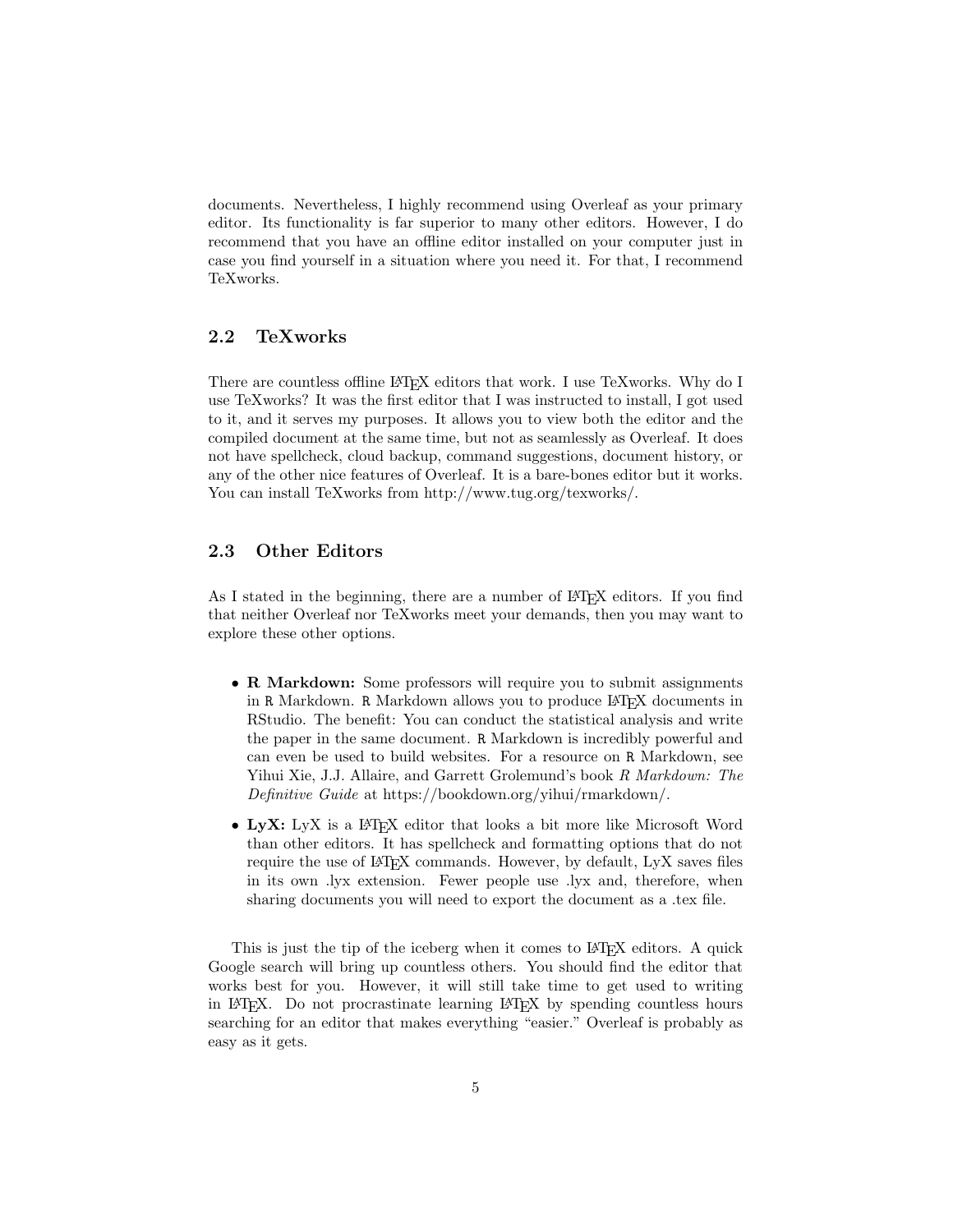# <span id="page-5-0"></span>3 Your First LAT<sub>EX</sub> Document

### <span id="page-5-1"></span>3.1 The Basic Set-Up

Every LAT<sub>EX</sub> document has two parts: the preamble and the document environment. The preamble defines the document class, loads packages, and sets the default formatting parameters for the document. For example, you may use the preamble to tell LATEX that you want all of your text to appear in a blue, sans-serif, size-16 font. The document environment is where you will type the actual substance of your document.

To compile a LATEX document, you need two things: (1) a document class  $(\text{documentclass}\{...)\}$  and (2) the document environment ( $\begin{pmatrix} \text{loginfacent}\end{pmatrix}$ and \end{document}). The document class tells LATEX what kind of document you are working on (e.g. article, book, letter, Beamer).These document classes have different functionalities. More often than not, you will want to use article. The preamble always begins with the document class command. You will mostly work with **\documentclass{article}**. You write the substance of your project between the \begin{document} and \end{document} commands. This is the document environment. Let's see an example:

```
\documentclass{article}
\begin{document}
Hello world.
```
\end{document}

If your LATEX project lacks either of these elements, it will not properly compile. Thankfully, when you begin a new project in Overleaf, it will always include these elements for you.

LATEX uses environments for many functions. An environment is just a command that tells LAT<sub>EX</sub> you're trying to format a particular type of item, such as a table, a list, or an image. You start a new environment with \begin{...} and end it with  $\end{math}$ ...}. You place the name of the environment within the curly brackets.

### <span id="page-5-2"></span>3.2 Adding a Title

LATEX allows you to add a title to your document. In the preamble, after \documentclass{article}, add the \title{...}, \author{...}, and \date{...} commands. At the start of the document environment, add \maketitle.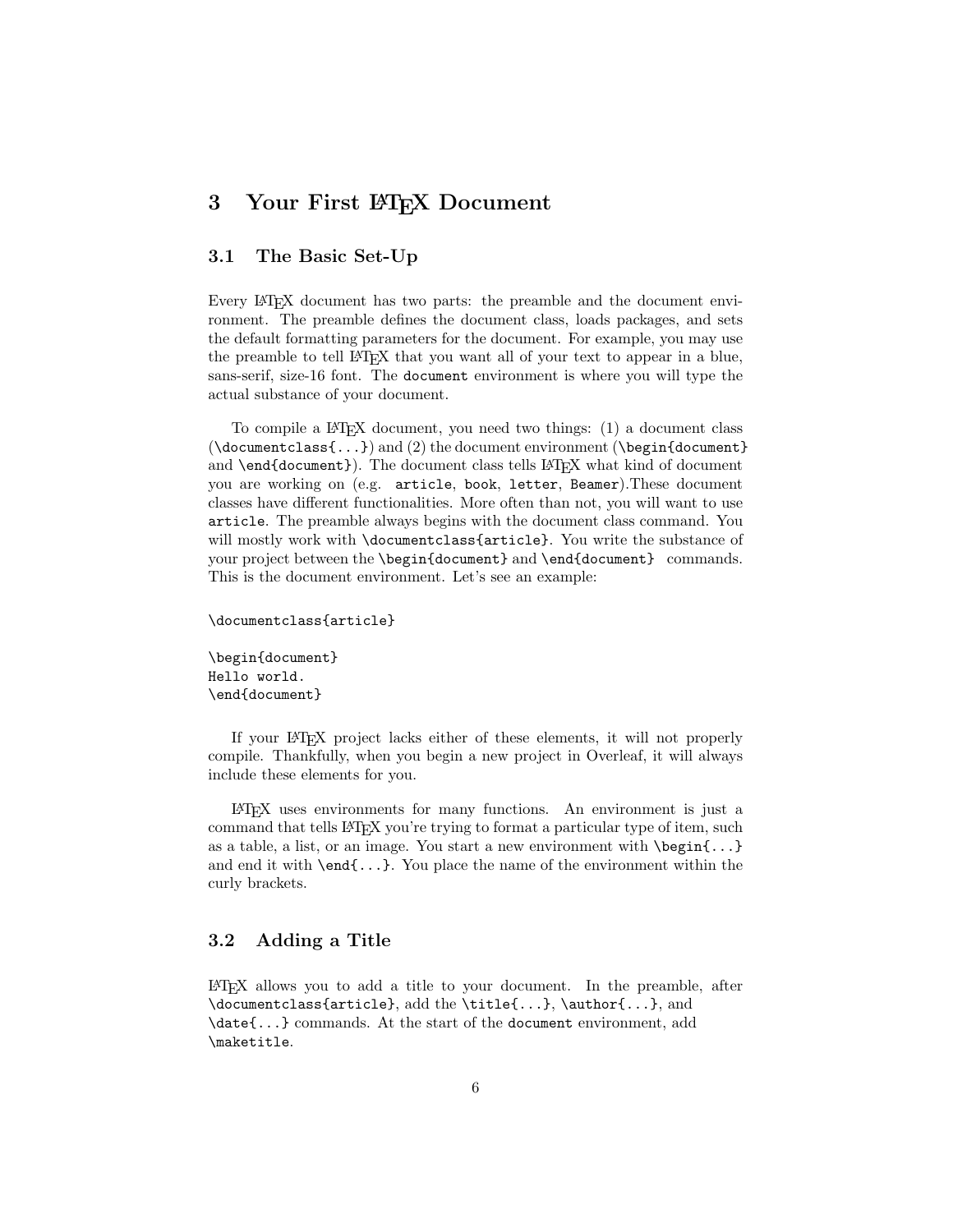```
%This is the title information.
\title{My First \LaTeX{} Project}
\author{Nick Bednar}
\date{July 30, 2020}
\begin{document}
%This adds the title to the top of the document.
\maketitle
Hello world.
\end{document}
```
This will add a title header like the one that begins this document.

### <span id="page-6-0"></span>3.3 Packages

\documentclass{article}

One of the most powerful features of LATEX is the ability to add packages that increase its functionality. There are many many packages that may prove useful to you throughout your career. In the preamble, you use the \usepackage{} command to enable a package for use in the current document.

```
\documentclass{article}
\usepackage{amsmath}
\usepackage{tikz}
\usepackage{multicol}
%This is the title information.
\title{My First \LaTeX{} Project}
\author{Nick Bednar}
```
\date{July 30, 2020}

\begin{document}

We do not have time to cover all of the L<sup>AT</sup>EX packages that you may find useful. Here is a list of commonly used packages:

• amsmath: This package adds a number of commands related to displaying equations, including the align environment.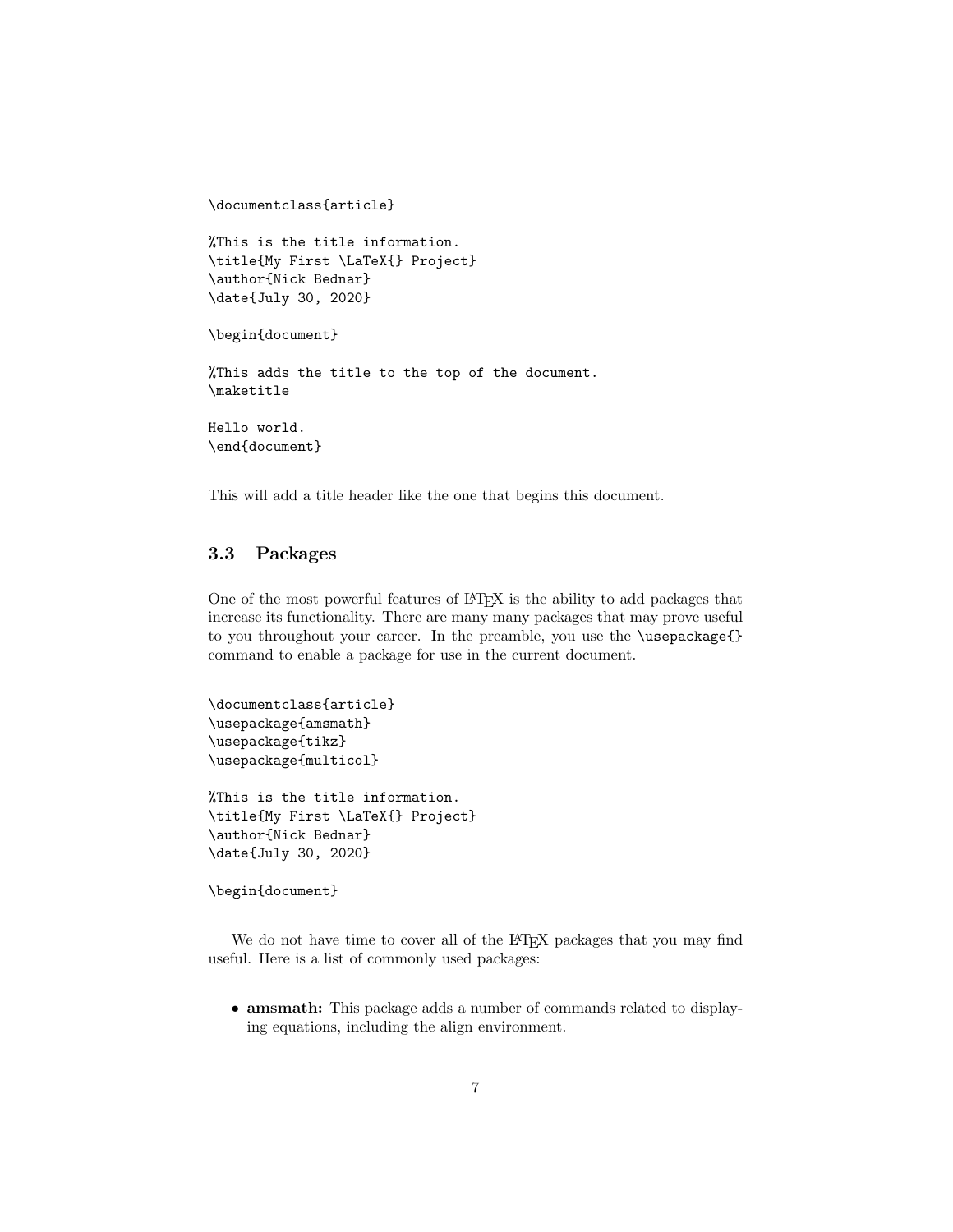- amssymb: This packages adds a number of math symbols that are missing from the L<sup>AT</sup>FX base.
- amsfonts: This packages adds additional fonts that are missing from the LATEX base.
- float: This packages allow you to place images and tables using the [H] parameter.
- tikz: This package allows you to draw diagrams in LAT<sub>E</sub>X.

# <span id="page-7-0"></span>3.4 Section Headers and Tables of Contents

LATEX has built-in commands for sections, subsections, and subsubsections. To use section headers, use the following commands:

\section{This is a Section} \subsection{This is a Subsection} \subsubsection{This is a Subsubsection}

# This is a Section

This is a Subsection

#### This is a Subsubsection

LATEX will automatically number section headers. If you do not want to add section numbers, place an asterisk before the first curly bracket.

```
\section*{This is a Section}
\subsection*{This is a Subsection}
\subsubsection*{This is a Subsubsection}
```
Section headers also allow you to easily add a table of contents to your document. Simply use the command \tableofcontents in the document environment. However, the table of contents will only list numbered section headers.

### <span id="page-7-1"></span>3.5 Typesetting Commands

LATEX uses commands to format text. As you may have caught on, commands begin with a backslash. The text you want formatted by the command is placed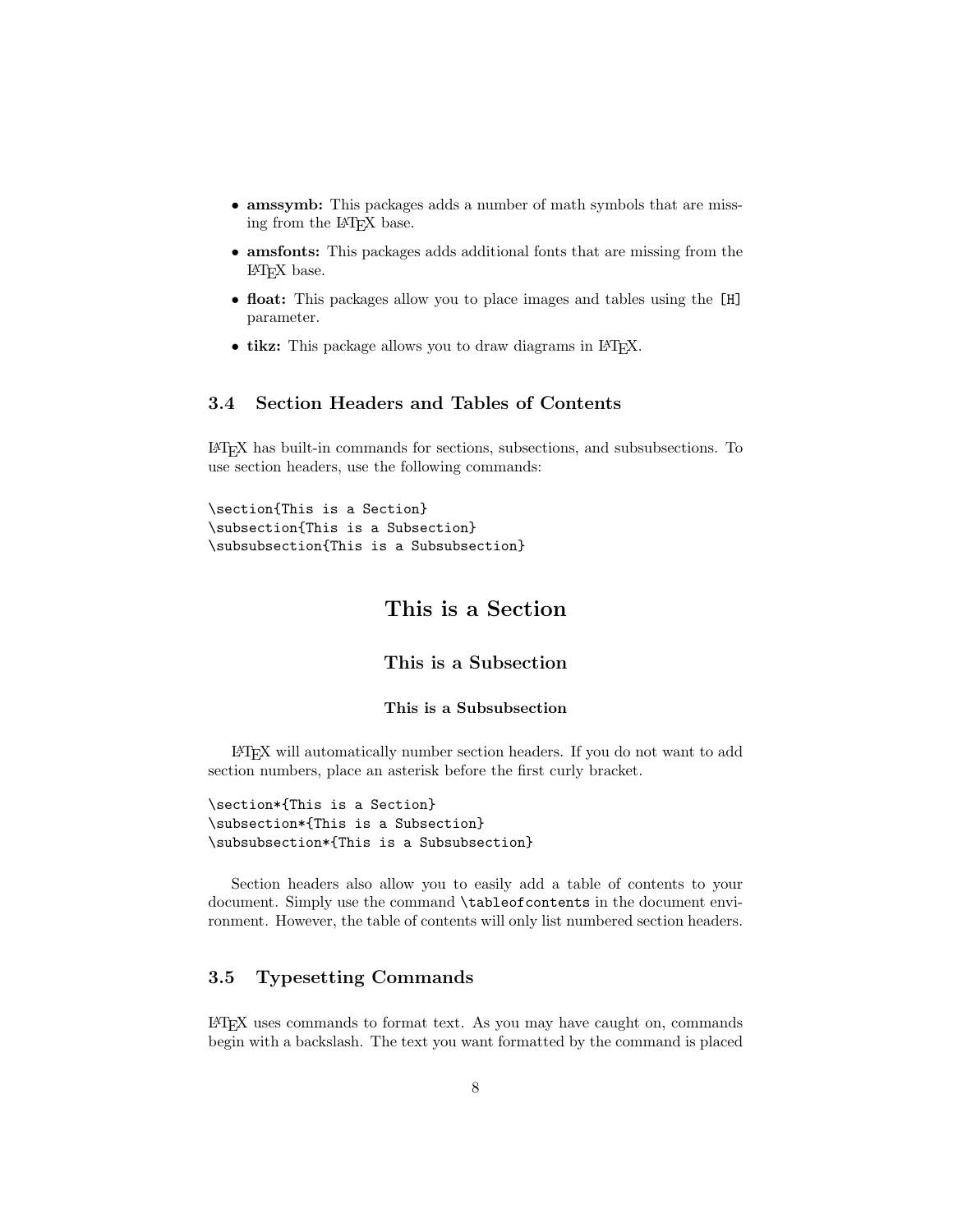within a set of curly brackets. Here is a table of common typesetting commands for your reference.

| This is <i>italics</i> . |
|--------------------------|
| This is bold.            |
| THIS IS SMALLCAPS.       |
| This is underlined.      |
| This is tiny.            |
| This is script size.     |
| This is footnote size.   |
| This is large.           |
| This is huge.            |
|                          |

You can use IAT<sub>E</sub>X to make lists using either the enumerate or itemize environments. The enumerate environment numbers items in the list:

| \begin{enumerate} | 1. item 1. |
|-------------------|------------|
| \item item 1.     |            |
| \item item 2.     | 2. item 2. |
| \item item 3.     |            |
| \end{enumerate}   | 3. item 3. |

The itemize environment makes a bulleted list.

| \begin{itemize} | $\bullet$ item 1. |
|-----------------|-------------------|
| \item item 1.   |                   |
| \item item 2.   | $\bullet$ item 2. |
| \item item 3.   |                   |
| \end{itemize}   | $\bullet$ item 3. |

Many punctuation symbols are reserved by LATEX and will not print on their own. For example, the dollar sign (\$) begins the math environment. If you want to use one of these reserved symbols, then add a backslash in front of it. For example,  $\$\$  will produce  $\$.$  The exception to this rule is the backslash. Writing \\ does not produce a backslash because LATEX reserves this as a linebreak. Instead, you must use the command \backslash.

### <span id="page-8-0"></span>3.6 Tables

Tables are created using the tabular environment:

```
\begin{tabular}{...}
\end{tabular}
```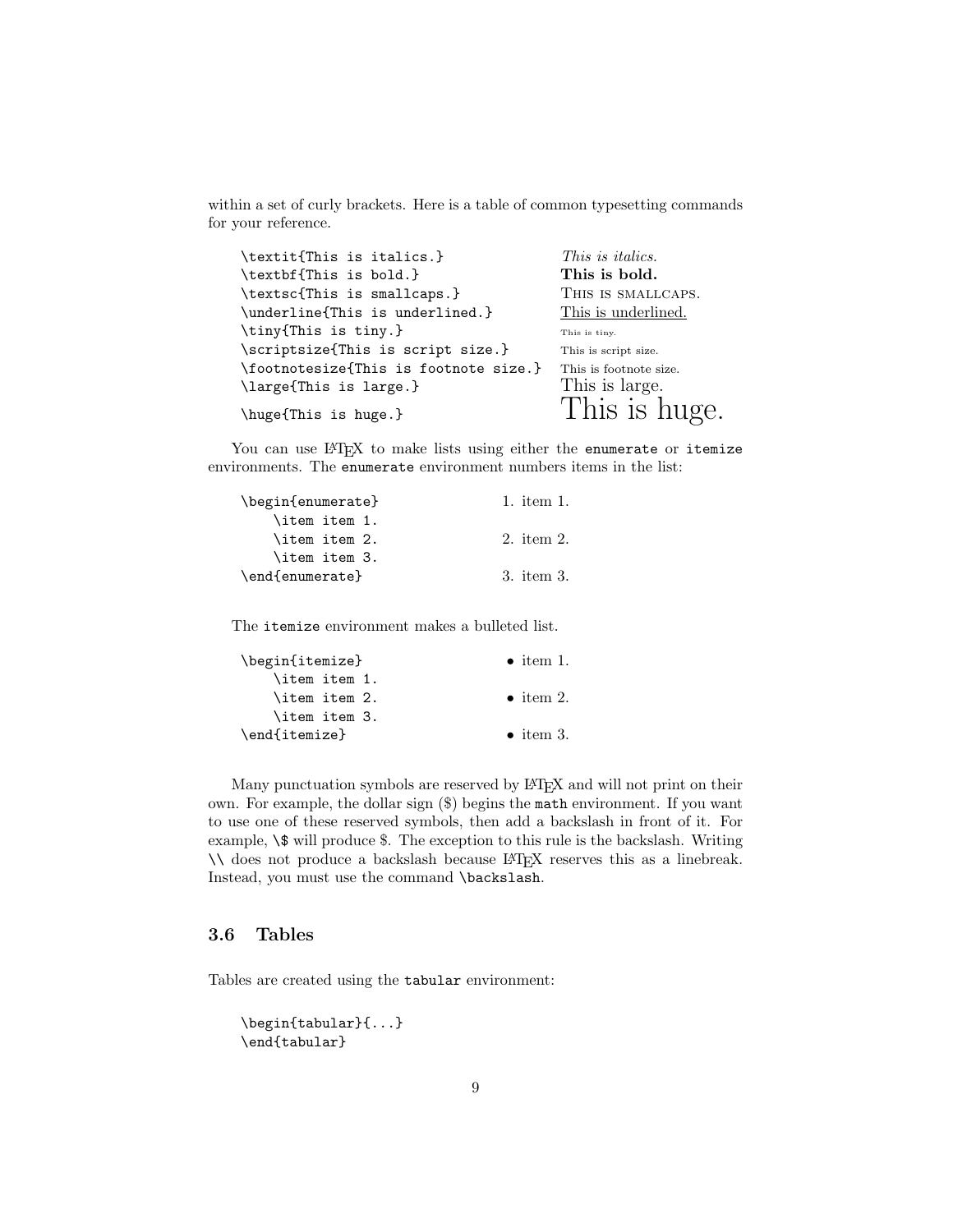You must declare the number of columns in the table following the begin command. For each column, add the letter that corresponds to the alignment of the column (1=left,  $c=center$ ,  $r=right)$ ). For example:

```
\begin{tabular}{lcr}
\end{tabular}
```
will produce a three column table, where the first column is left aligned, the second column is center aligned, and the third column is right aligned.

You separate columns within the table using an ampersand  $(\&)$ . You end a row with two backslashes  $(\setminus)$ . For example:

| \begin{tabular}{lcr}            | Item    | Class     | $\rm Cost$ |
|---------------------------------|---------|-----------|------------|
| Item & Class & Cost $\setminus$ | Apple   | Fruit     | \$.99      |
| \hline                          | Orange  | Fruit     | \$.89      |
| Apple & Fruit & $\$ .99 \ \\    | Lettuce | Vegetable | \$1.25     |
| Orange & Fruit & $\$ .89 \ \\   |         |           |            |
| Lettuce & Vegetable & $\$1.25$  |         |           |            |
| \end{tabular}                   |         |           |            |

Notice that I use the command \hline to add a horizontal line between two rows. If you want to add a line between two columns, then add a vertical bar (1) where you declare the columns.  $(\setminus)$ . For example:

| \begin{tabular}{l c r}          | Item    | Class               | Cost  |
|---------------------------------|---------|---------------------|-------|
| Item & Class & Cost $\setminus$ | Apple   | Fruit               | \$.99 |
| \hline                          | Orange  | Fruit               | \$.89 |
| Apple & Fruit & $\$ .99 \ \\}   | Lettuce | Vegetable   $$1.25$ |       |
| Orange & Fruit & $\$ .89 \      |         |                     |       |
| Lettuce & Vegetable & $\$1.25$  |         |                     |       |
| \end{tabular}                   |         |                     |       |

If you want to add a caption to your table, then enclose your tabular environment in the table environment. Add the \caption command after you begin the table environment but before you begin the tabular environment. You may also place the **\caption** command after you end the tabular environment but before you end the \table environment.

\begin{table}[H] \caption{Here is a Table}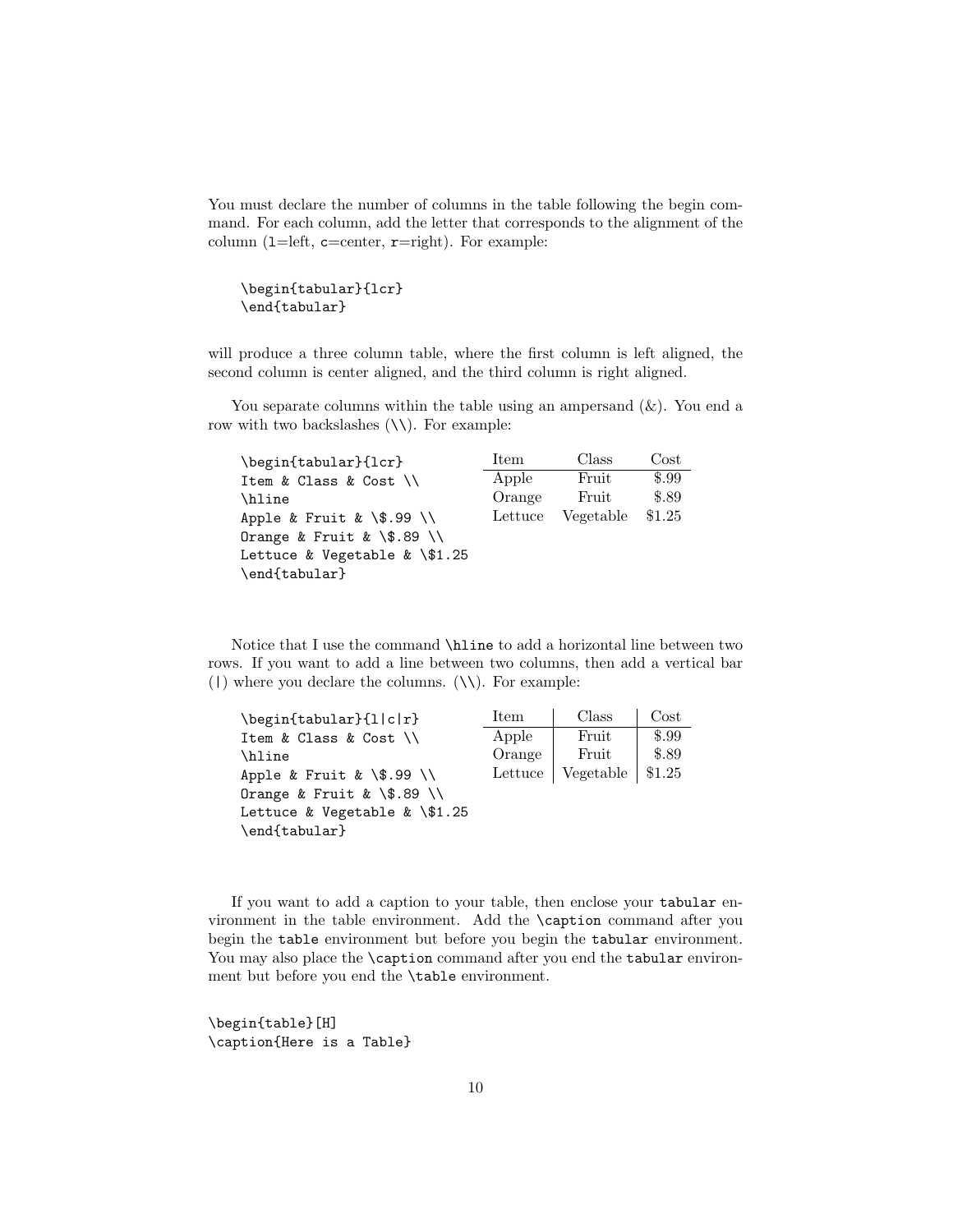```
\centering
   \begin{tabular}{l|c|r}
    Item & Class & Cost \\
    \hline
   Apple & Fruit & \$.99 \{\}Orange & Fruit & \.89 \\
   Lettuce & Vegetable & \$1.25
    \end{tabular}
\end{table}
```
This code produces:

Table 1: Here is a Table

| $_{\rm Item}$ | Class     | Cost   |
|---------------|-----------|--------|
| Apple         | Fruit     | \$.99  |
| Orange        | Fruit     | \$.89  |
| Lettuce       | Vegetable | \$1.25 |

The \caption{} command names the table. The \centering command centers the table within the table environment.

How does LATEX decide where to place the table? LATEX uses "floats" to place tables and images. Floats deal with problems when an object would not fit on the current page. As a result, tables and images may not appear exactly where you place them in the editor. Notice the [H] after \begin{table}. This allows for some control over the placement of the table or the image. There are several commands that can be used to instruct LATEX about where to place a table or image.

- !: Overrides LAT<sub>E</sub>X's default positioning.
- h: Places the table or image approximately here.
- t: Places the table or image at the top of the page.
- b: Places the table or image at the bottom of the page.
- p: Creates a special page for the table or image.
- H: Orders LAT<sub>EX</sub> to place the table or image precisely where it is in the editor. This may result in the table or image running into the margins or getting cut off at the bottom of the page. You should generally avoid using [H]. You must use the float package (\usepackage{float}) in order for this position to work.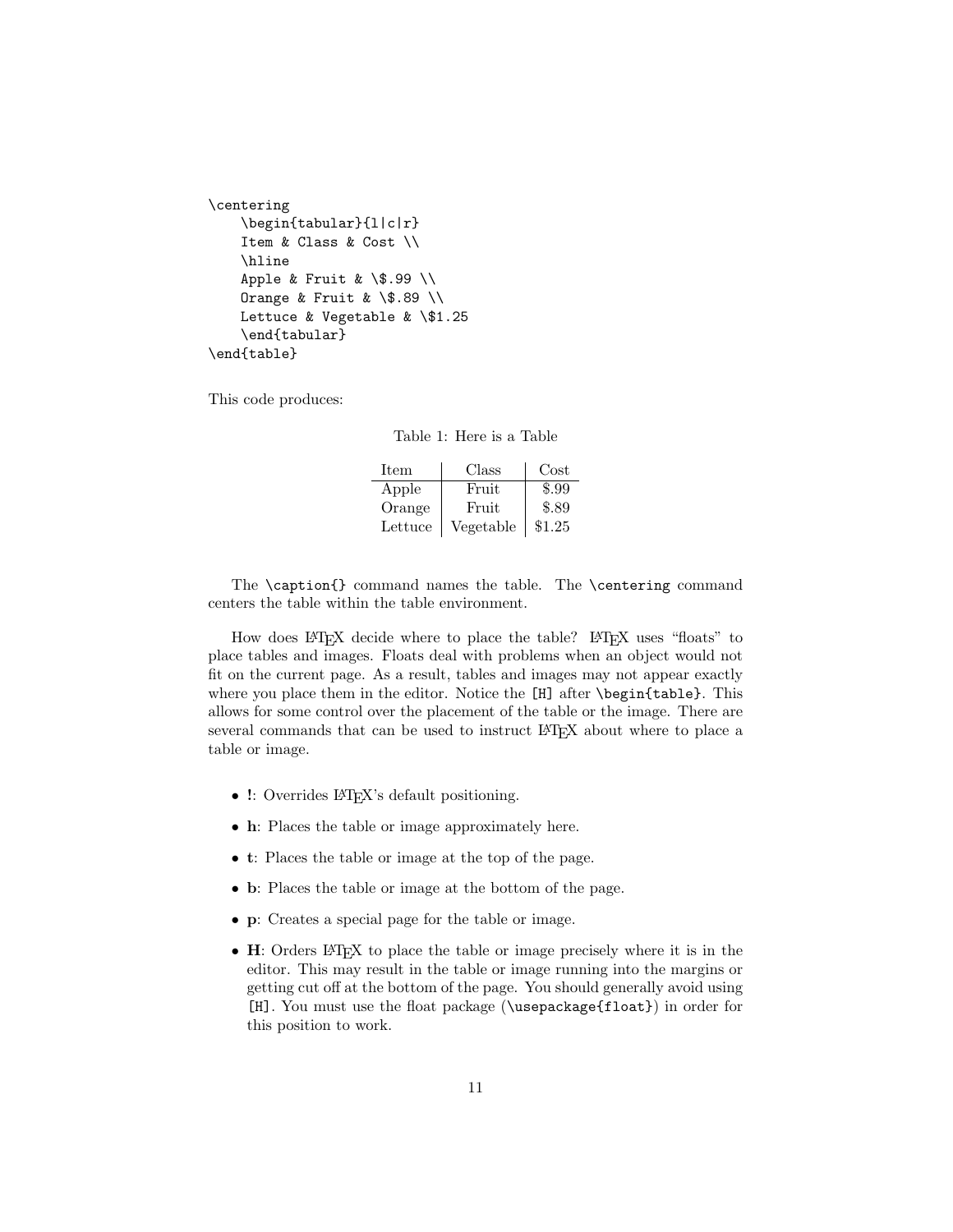It is possible to put multiple positions in the command in case LATEX cannot use the first position. The most common order is [!htbp].

### <span id="page-11-0"></span>3.7 Images and Figures

Images are added to LATEX using the **\includegraphics[...]{...}** command. The image must be in the same folder as your LATEX document. In Overleaf, you can upload images to the project. L<sup>AT</sup>EX will accept .pdf, .png, or .jpg images.

\includegraphics[scale = 1]{Rplot03.pdf}



LATEX will allow you to resize an image. There are two options for resizing the image. First, you can use [scale=X] to increase or decrease the size by a particular percentage. For example, [scale=.5] will resize the image to 50% of its original size. Second, you can use [width=X, height=X] to resize the image to a particular width and height. For example, [width=5in, height=5in] will resize the image so that it is five inches tall and five inches long.

Like the table environment, we can add a caption to the image by enclosing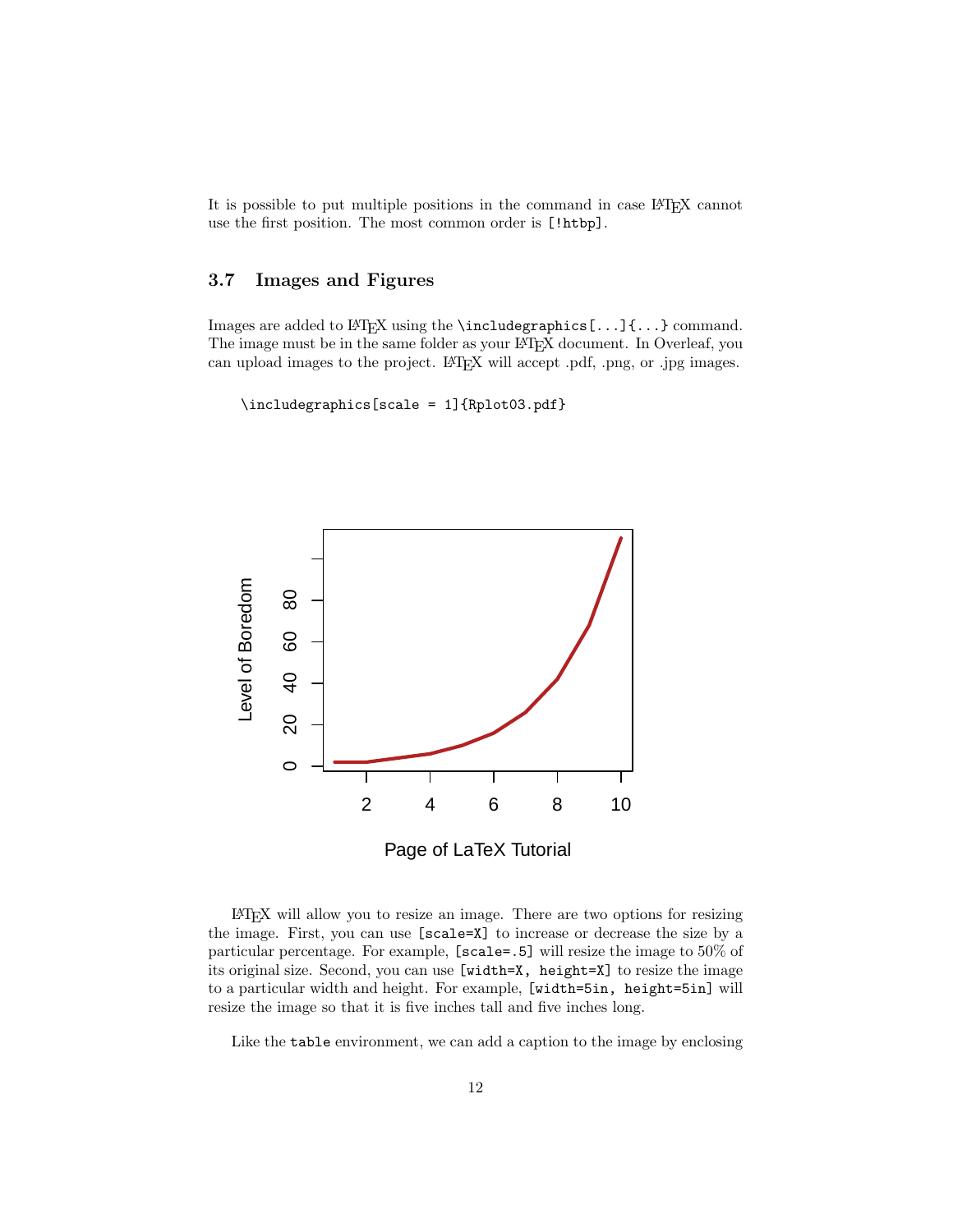it in the figure environment.

You can also place two images side-by-side by using the minipage environment. Within the **\begin{minipage}{...}** command, you instruct LATEX how much space you want the minipage to occupy on the page. In the example below,  $\{ .5 \ \text{text} \}$  instructs LAT<sub>EX</sub> to limit each minipage to half the size of the document.

```
begin{figure}[H]
\caption{A Comparison of My Mom's Dog to Cult-Classic Creatures}
\centering
\begin{minipage}{.5\textwidth}
  \centering
  \includegraphics[trim = 0cm 10cm 0cm 25cm,
  clip = true, width= .9 \ \line{t} . The \{zoe1.jpg\}Zoe, a 10 year old Pomeranian.
  \label{fig:test1}
\end{minipage}%
\begin{minipage}{.5\textwidth}
  \centering
  \includegraphics[width= .9 \linewidth]{Fizzgig.jpg}
 \label{fig:test2}
 Fizzgig from \textit{The Dark Crystal}.
\end{minipage}
\end{figure}
```






Zoe, a 10 year old Pomeranian. Fizzgig from The Dark Crystal.

Within the **\includegraphics[...]{...}** graphics command, I have in-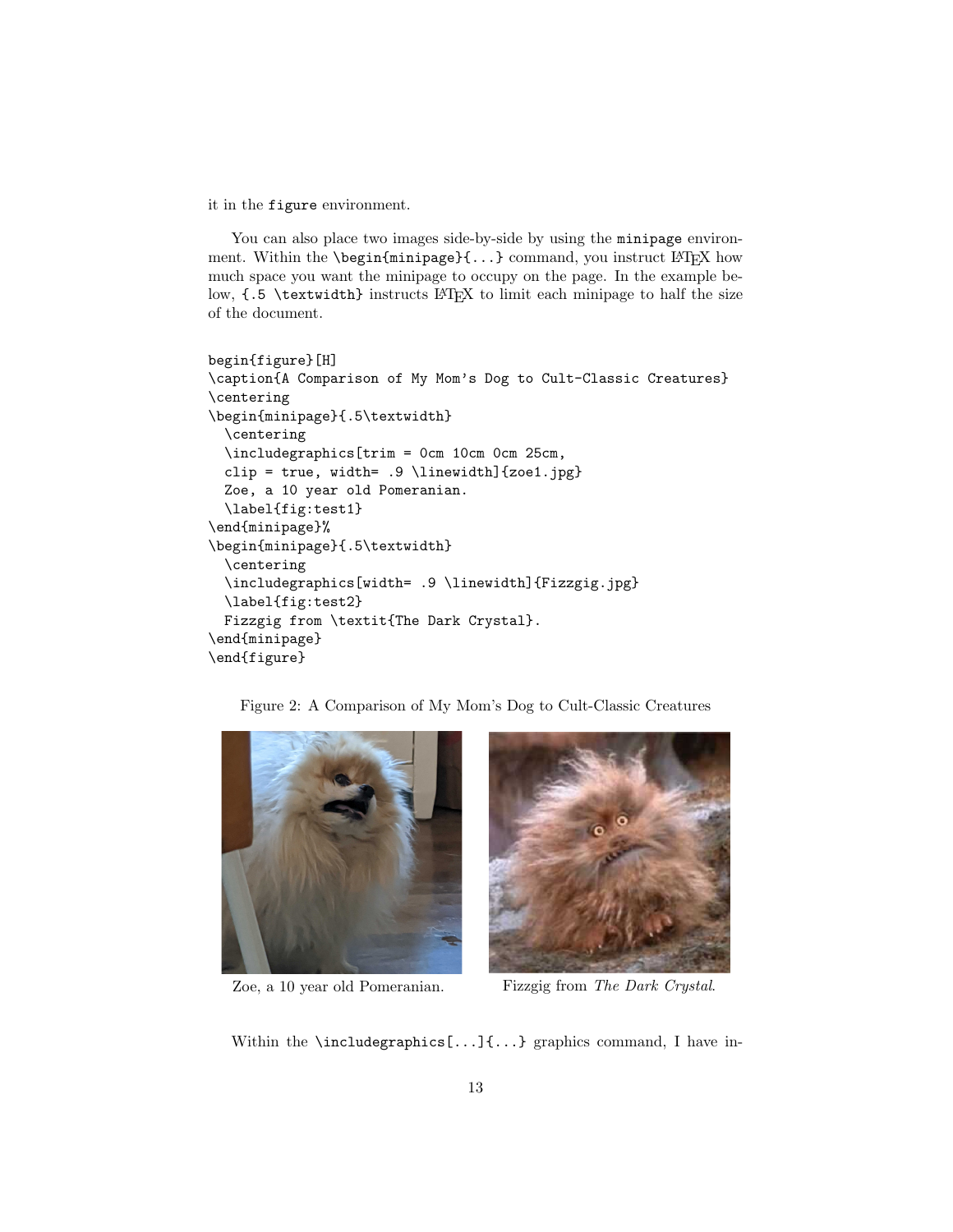structed LATEX to crop the image of Zoe. Within the brackets, trim will crop the image. Trim requires four measures to run. It crops left, then bottom, then right, and then top. If you do not want trim to crop a particular side, just use 0cm for that side. You must follow trim with clip=true.

### <span id="page-13-0"></span>3.8 Equations

With the amsmath package enabled, LATEX provides several environments for writing equations. You may use either the equation environment or the align environment. I prefer to use the align environment because it allows me to align several equations vertically. Within the align environment, the ampersand (&) lines up the equations. The backslashes  $(\setminus \mathcal{E})$  create a linebreak. If you want to add text to your equation, you can use the \intertext{} command.

| \begin{align*} | $y = 2x + 3$ |
|----------------|--------------|
| $y&=2x+3$ \\   | $y = 4x - 1$ |
| $v&=4x-1$      |              |
| $\end{align*}$ |              |

You can also embed a math environment within a paragraph by enclosing the equation between two dollar signs (\$). For example, writing  $\hat{y}=\frac{2}{\$ will produce  $\hat{y} = x^2$ .

Math mode has countless commands. The following table lists some of the most common symbols that you will need.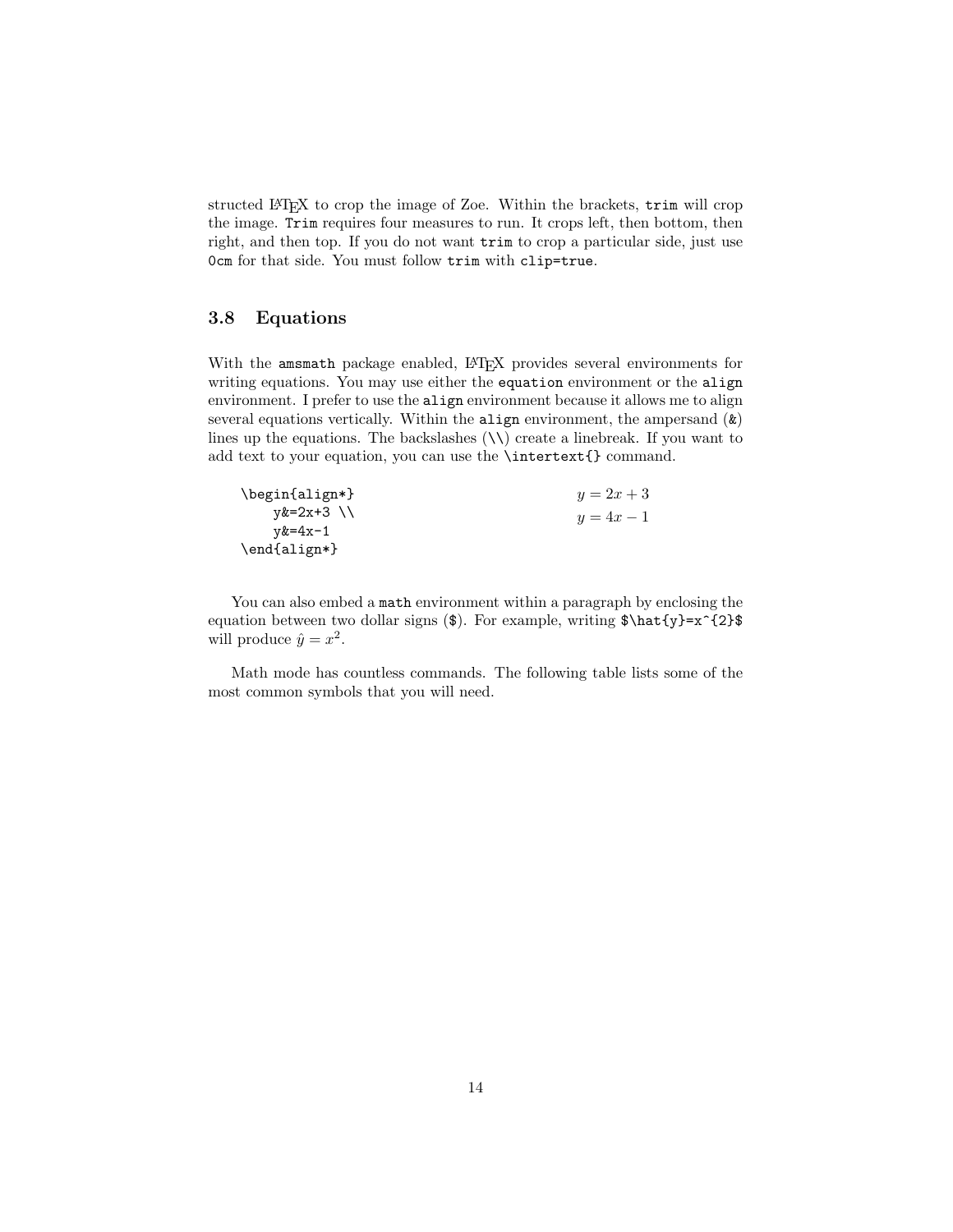Table 2: Mathematical Notation

| Name                                                                  | Command               | Example              | Result                 |
|-----------------------------------------------------------------------|-----------------------|----------------------|------------------------|
| Superscript                                                           | $\overline{\cdot}$ {} | $x^{\text{-}}$ {2}   | $x^2$                  |
| Subscript                                                             | $\Omega$              | $x_{-}$ {i}          | $x_i$                  |
| Hat                                                                   | \hat{}                | $\hat{x}$            | $\hat{x}$              |
| Bar                                                                   | \bar{}                | \bar{x}              | $\bar{x}$              |
| Fraction                                                              | $\frac{\}{\}$         | $\frac{1}{2}$        | $\frac{1}{2}$          |
| $\times$                                                              | \times                | $2 \times 2 = 4$     | $2 \times 2 = 4$       |
|                                                                       | \div                  | $4 \div 2 = 2$       | $4 \div 2 = 2$         |
| $\frac{1}{2}$ $\frac{1}{2}$ $\frac{1}{2}$ $\frac{1}{2}$ $\frac{1}{2}$ | $\neq$                | $1+1$ \neq 3         | $1 + 1 \neq 3$         |
|                                                                       | \leq                  | $x \leq 2$           | $x\leq 2$              |
|                                                                       | \leq                  | $x \leq 2$           | $x \leq 2$             |
|                                                                       | $\pm$                 | 1 \pm 1 =            | $1 \pm 1 =$            |
| $\rightarrow$                                                         | \rightarrow           | x \rightarrow \infty | $x \rightarrow \infty$ |
| Щ                                                                     | \perp\!\!\!\perp      | A \perp\!\!\!\perp B | $A \perp\!\!\!\perp B$ |
| Square Root                                                           | \sqrt{}               | $\sqrt{\sqrt{2}}$    | /2                     |
| Summation                                                             | $\sum$                | $\sum_{i=1}^{n}$     |                        |
| Product                                                               | \prod                 | \prod_{i=1}^{n}      | $\text{T}_{i=1}^n$     |
| $\infty$                                                              | \infty                |                      |                        |
| $\alpha$                                                              | \alpha                |                      |                        |
| $\beta$                                                               | \beta                 |                      |                        |
| $\chi$                                                                | \chi                  |                      |                        |
| $\epsilon$                                                            | \epsilon              |                      |                        |
| $\lambda$                                                             | \lambda               |                      |                        |
| $\mu$                                                                 | $\mu$                 |                      |                        |
| $\omega$                                                              | \omega                |                      |                        |
| $\pi$                                                                 | \pi                   |                      |                        |
| $\sigma$                                                              | \sigma                |                      |                        |
| $\tau$                                                                | \tau                  |                      |                        |
| Δ                                                                     | <b>\Delta</b>         |                      |                        |
| $\mathcal N$                                                          | $\mathcal{N}$         |                      |                        |

Table 3: Fonts in Math Mode

| Name            | Command   | Example          | Result         |
|-----------------|-----------|------------------|----------------|
| Bold            | \mathbf{} | $\mathbf{x^{2}}$ | $\mathbf{x}^2$ |
| Blackboard Bold | \mathbb{} | \mathbb{E}       | E              |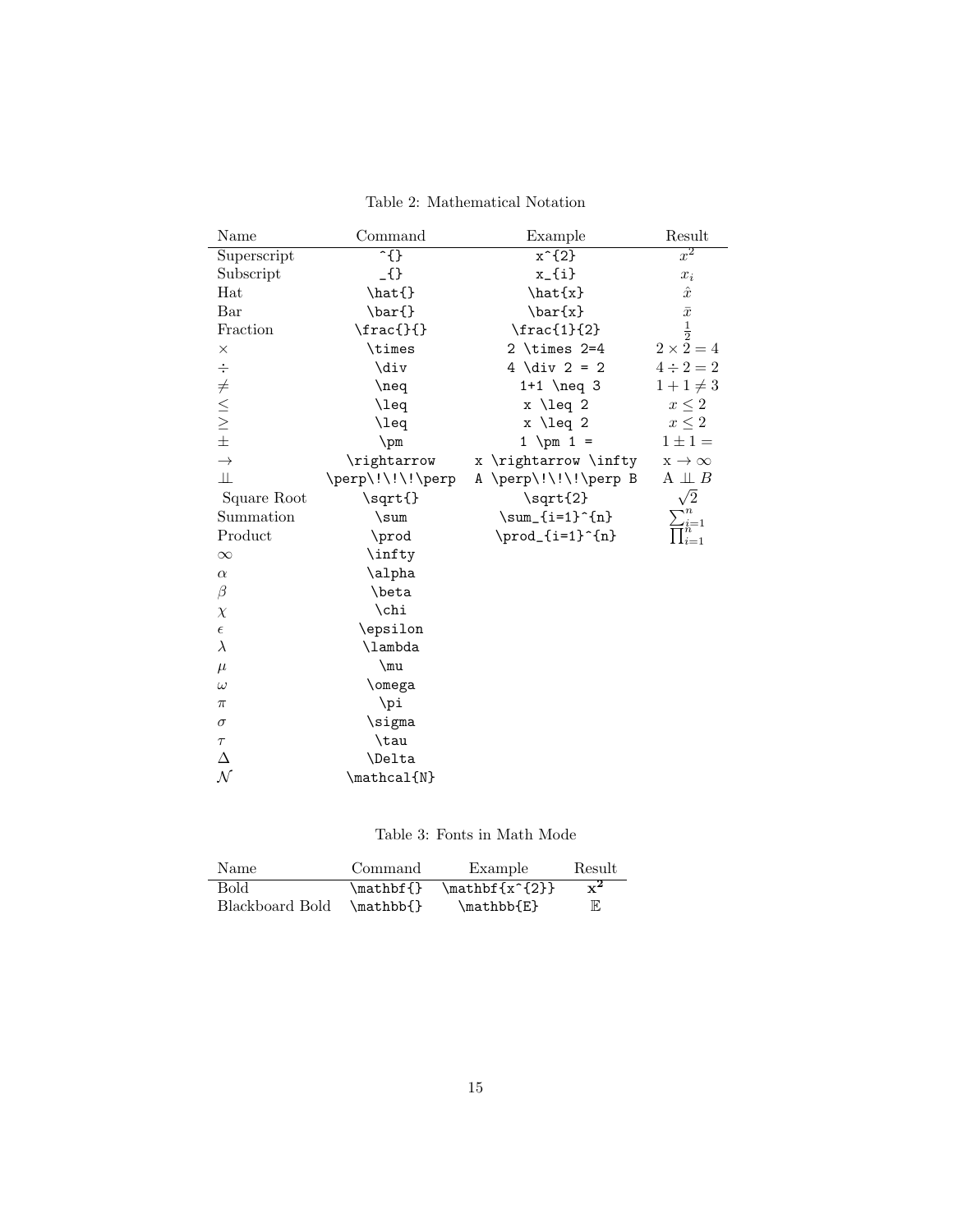Let's show some common equations to put this all together.

#### Probability Mass Function

\begin{align\*}  $F(x)=P(X \leq x) = \sum_{k \leq x}f(x)$ \end{align\*}

$$
F(x) = P(X \le x) = \sum_{k \le x} f(x)
$$

Law of Large Numbers

```
\begin{align*}
    \bar{X}_{n} = \frac{1}{n} \sum_{i=1}^{n} X_{i}\rightarrow \mathbb{E}(X)
\end{align*}
```

$$
\bar{X}_n = \frac{1}{n} \sum_{i=1}^n X_i \to \mathbb{E}(X)
$$

Central Limit Theorem

```
\begin{align*}
    \frac{\bar{X}_{n}-\mathbb{E(X)} }{n}{\sqrt{\frac{\mathbb{V}(\mathbf{X})}{n}} } \sim\mathcal{N}(0,1)\end{align*}
```

$$
\frac{\bar{X}_n - \mathbb{E}(\mathbb{X})}{\sqrt{\frac{\mathbb{V}(X)}{n}}} \sim \mathcal{N}(0, 1)
$$

# <span id="page-15-0"></span>4 Overleaf Basics

I recommend that you use Overleaf for all of your LATEX documents. I described the many benefits of Overleaf over other editors above. You will first need to make an account to use Overleaf. This section provides a few tips for using overleaf.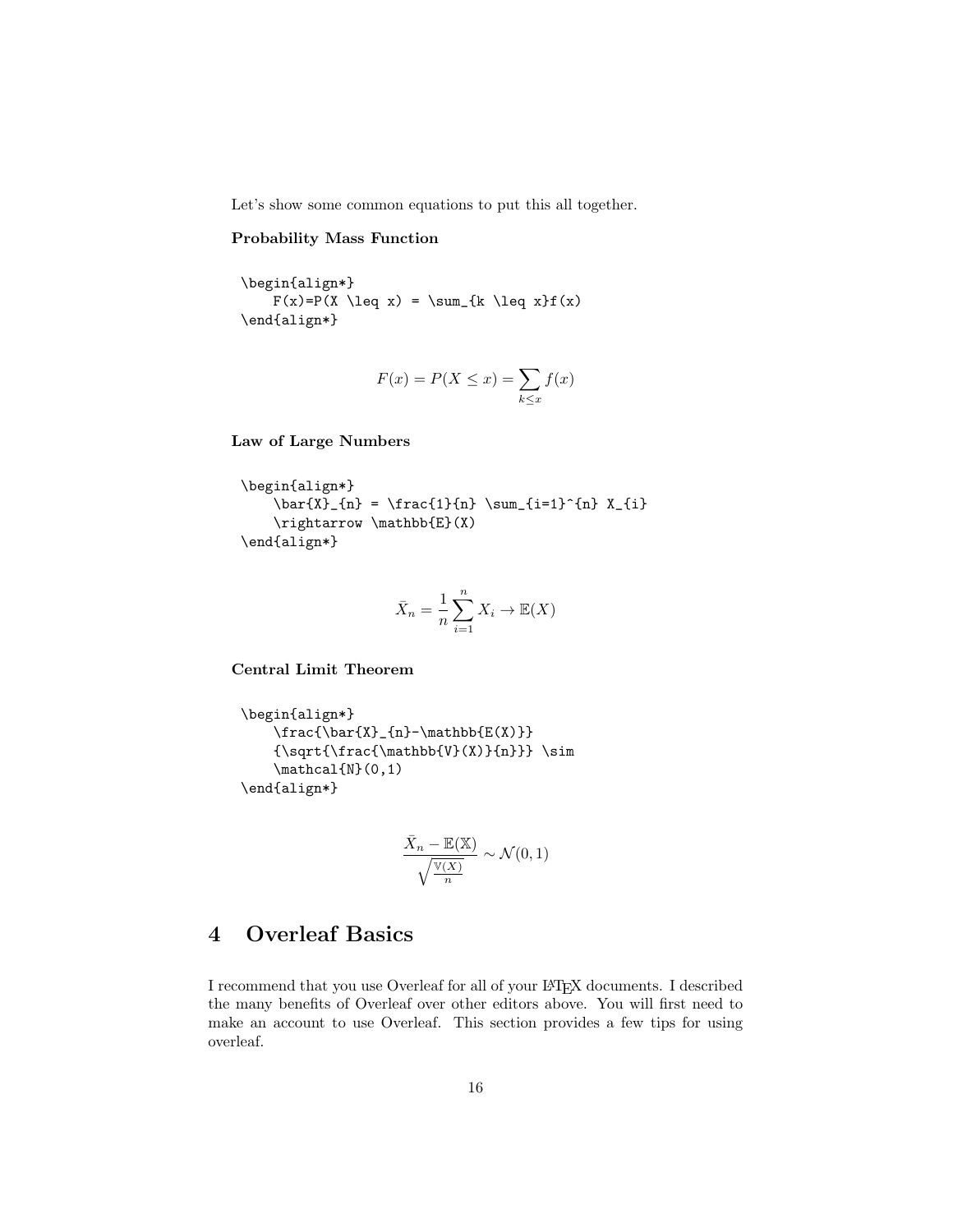# <span id="page-16-0"></span>4.1 Creating a New Project

To start a new project in Overleaf, click the large, green "New Project" button in the upper corner of the homepage.



Overleaf will provide you with various options for how to begin your project. If you are starting a new project, select "Blank Project." Overleaf will prompt you to name the project. When you open the project, Overleaf already has some basic lines of code listed.

\documentclass{article} \usepackage[utf8]{inputenc}

\title{Test} \author{nickbednar} \date{August 2020}

\begin{document}

\maketitle

\section{Introduction}

\end{document}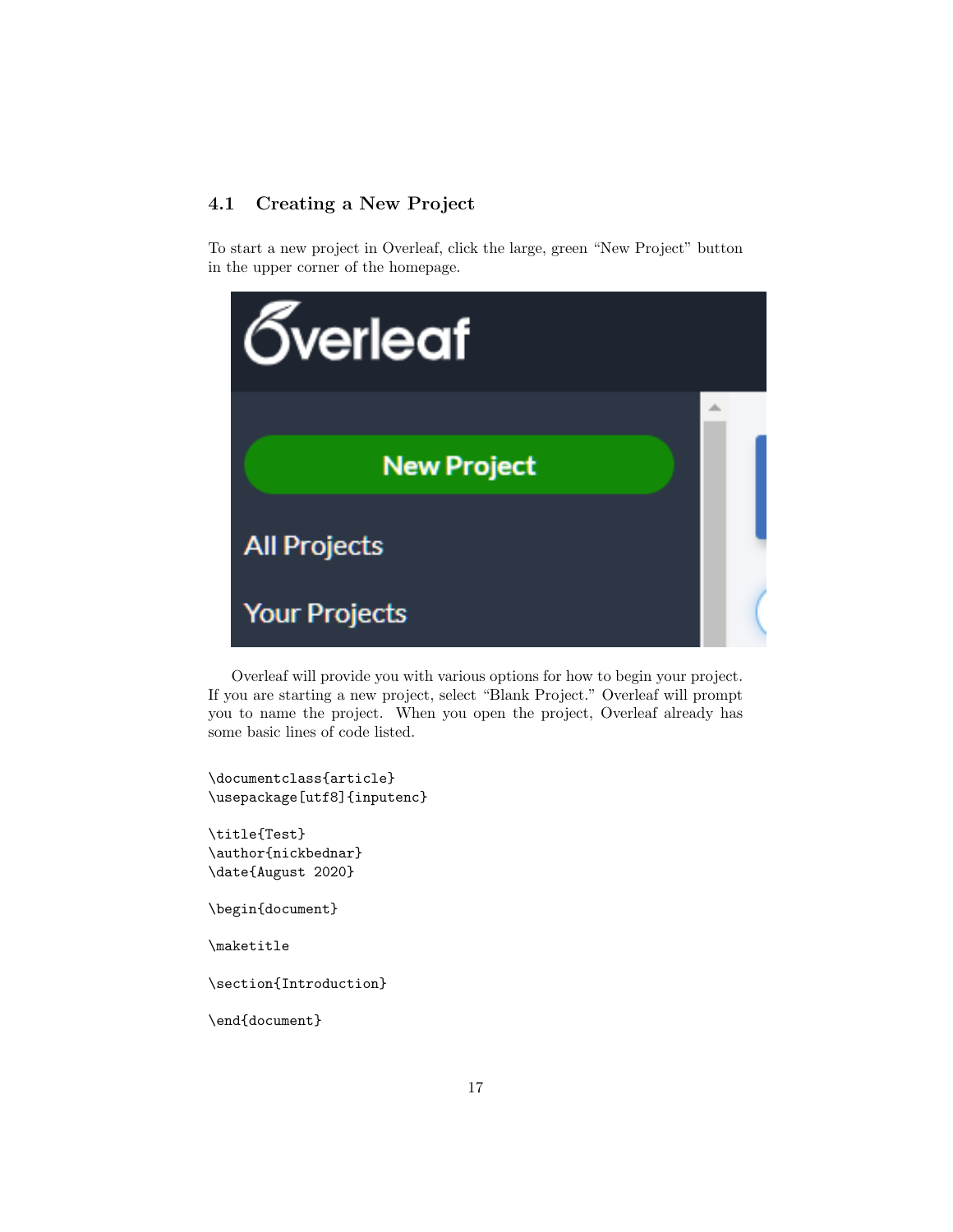If you need to upload a project from your computer, first place that project in a .zip file. Then, select "Upload Project." Overleaf will prompt you to upload the .zip file of your project.

# <span id="page-17-0"></span>4.2 Uploading Images

Overleaf requires you to upload images in order to include them in your project. Once in your project, click the "Upload" icon in the upper left corner. This icon looks like a small computer drive with an arrow above it. Overleaf will then prompt you to upload your image.



# <span id="page-17-1"></span>4.3 Compiling and Downloading a .PDF

After you have started working on your project, you will want to compile the code to see what it looks like it. Overleaf automatically compiles the code every so often. To manually compile the code, click the large, green "Recompile" button above the .PDF window. To download a .PDF click the "Download .PDF" icon to the right of the "Recompile" button. This icon looks like a small computer drive with arrow pointing toward it.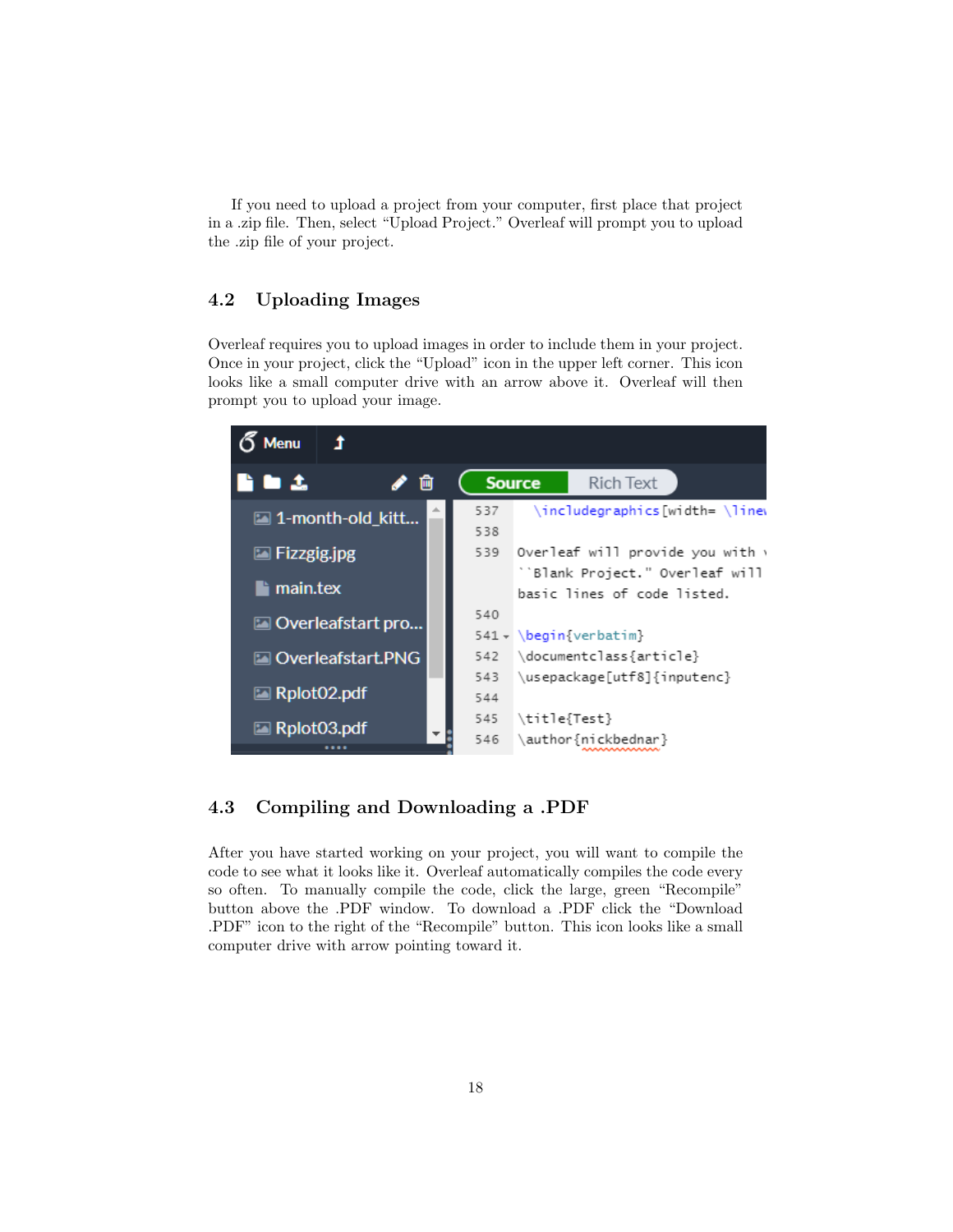

# <span id="page-18-0"></span>5 I Have Broken LAT<sub>EX</sub>. Now What?

There are plenty of things that may go wrong when working with L<sup>AT</sup>EX. If you encounter a problem, take a deep breath. Everything will be OK! Here are my generic troubleshooting tips:

- 1. Check the error code. Does it make sense to you? If it identifies a particular line that produced the error, then look at the line and see if you can spot the error.
- 2. If you cannot solve the error on your own, skim the list of common errors provided below and see if you can identify the problem.
- 3. If the list of common errors does not provide you with a solution, copy and paste the error into Google. It is highly unlikely that you are the first person to experience this error. You may also try searching the TeX Stack Exchange (https://tex.stackexchange.com/) to see whether anyone has experienced a similar error.
- 4. If you are working with an offline compiler, check to make sure that the .pdf document is not open on your computer. LATEX cannot compile the .pdf while it is open in another program, such as Adobe Reader, because it must save over the existing file. If the document is not open in another program, then try restarting your computer. Sometimes editors just break. I do not know why this happens but restarting the computer often gets them to work again.
- 5. Ask someone else to examine your code. Sometimes you are so immersed in your code that you become incapable of spotting the error. If you are e-mailing your code to someone, then attach the entire .tex document and describe the error that you are experiencing. Try to avoid giving a vague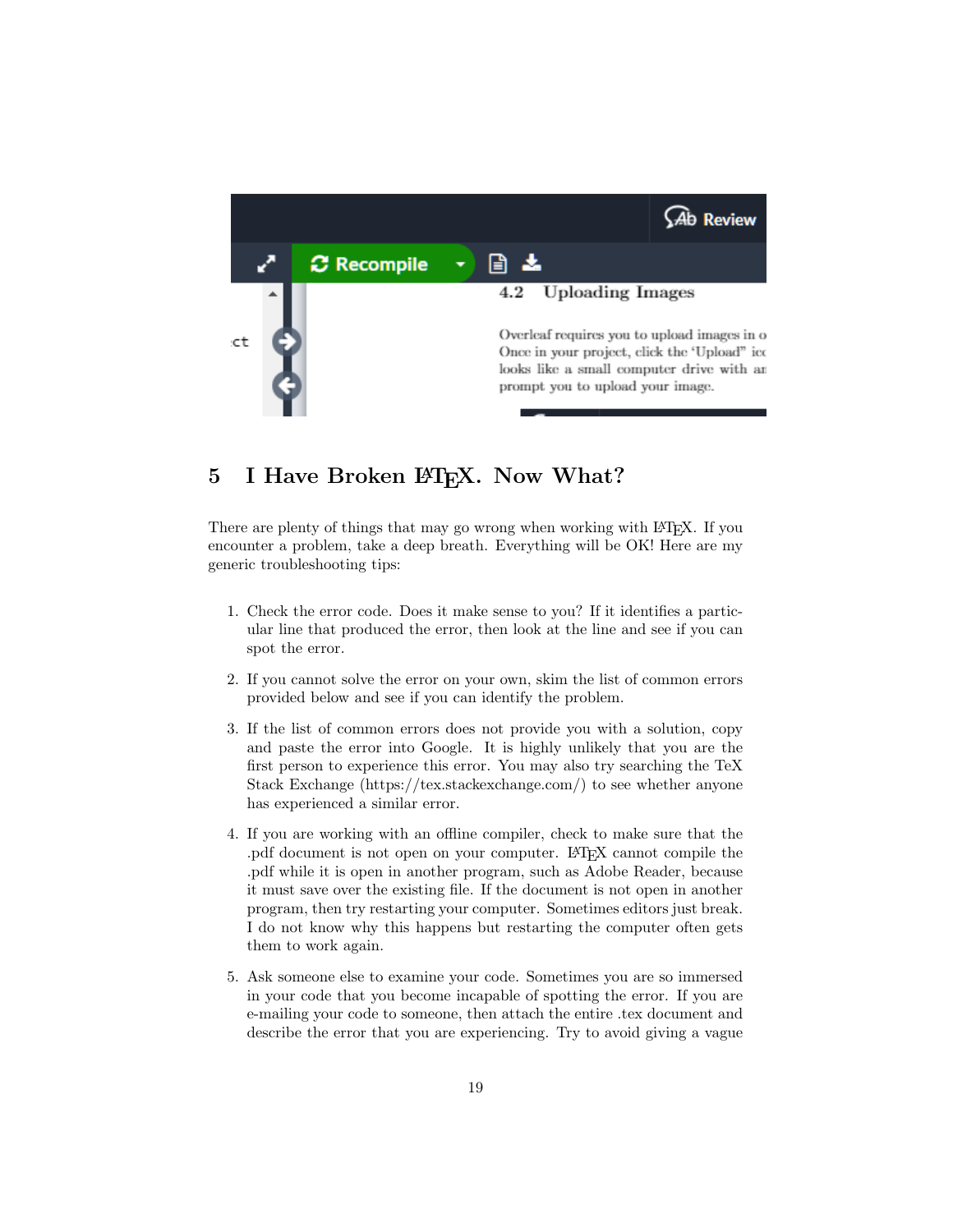description of the error, such as "It won't compile." Describe what you were doing immediately before the error occurred (e.g. "I was trying to include an image, but now it won't compile.") and what you have tried to do to solve the error.

6. Post on the TeX Stack Exchange (https://tex.stackexchange.com/). The users on Stack Exchange are incredibly knowledgeable. However, make sure you thoroughly search the website for your problem before you post. They will expect you to post your code, describe the error, and describe what steps you have taken to try to solve the error. If you fail to provide this information, you may incur their wrath.

Below, I have tried to preempt some common errors that occur when first working with L<sup>AT</sup>EX.

- ! Undefined Control Sequence: This error usually appears when you have a typo in one of your commands. Check to ensure that you have spelled all of your commands correctly. Commands are case sensitive. If you have accidentally capitalized a command, then it will trigger this error. This may also happen if you use a command from a package but fail to load the necessary package. Check your packages.
- [Environment] ended on input line [x] ended by \end{document}: Did you recently add a new environment—such as an align, equation, figure, or table environment—to the document? Check whether you ended the environment (i.e. \end{...}).
- Missing \$ inserted: One of two things has happened. Did you start math mode using \$? You may have forgotten to end math mode with another \$. Did you intend to use the \$ symbol to display a dollar amount? You may have forgotten to escape the dollar sign by adding a backslash in front of the symbol (i.e.  $\setminus$ \$).
- Misplaced alignment tab character: Did you intend to use an ampersand symbol  $(\&)$  instead of the word "and"? You may have forgotten to escape the ampersand by adding a backslash in front of the symbol (i.e. \&).
- Words do not appear in the document: Do words appear in your editor but fail to appear in the compiled version? Check whether you have accidentally begun typing after the \end{document} command.
- Misplaced \noalign: This error tends to occur when you have used \hline incorrectly. You must use \hline in a table environment. If you want a horizontal line outside of a table environment, use **\hrule**.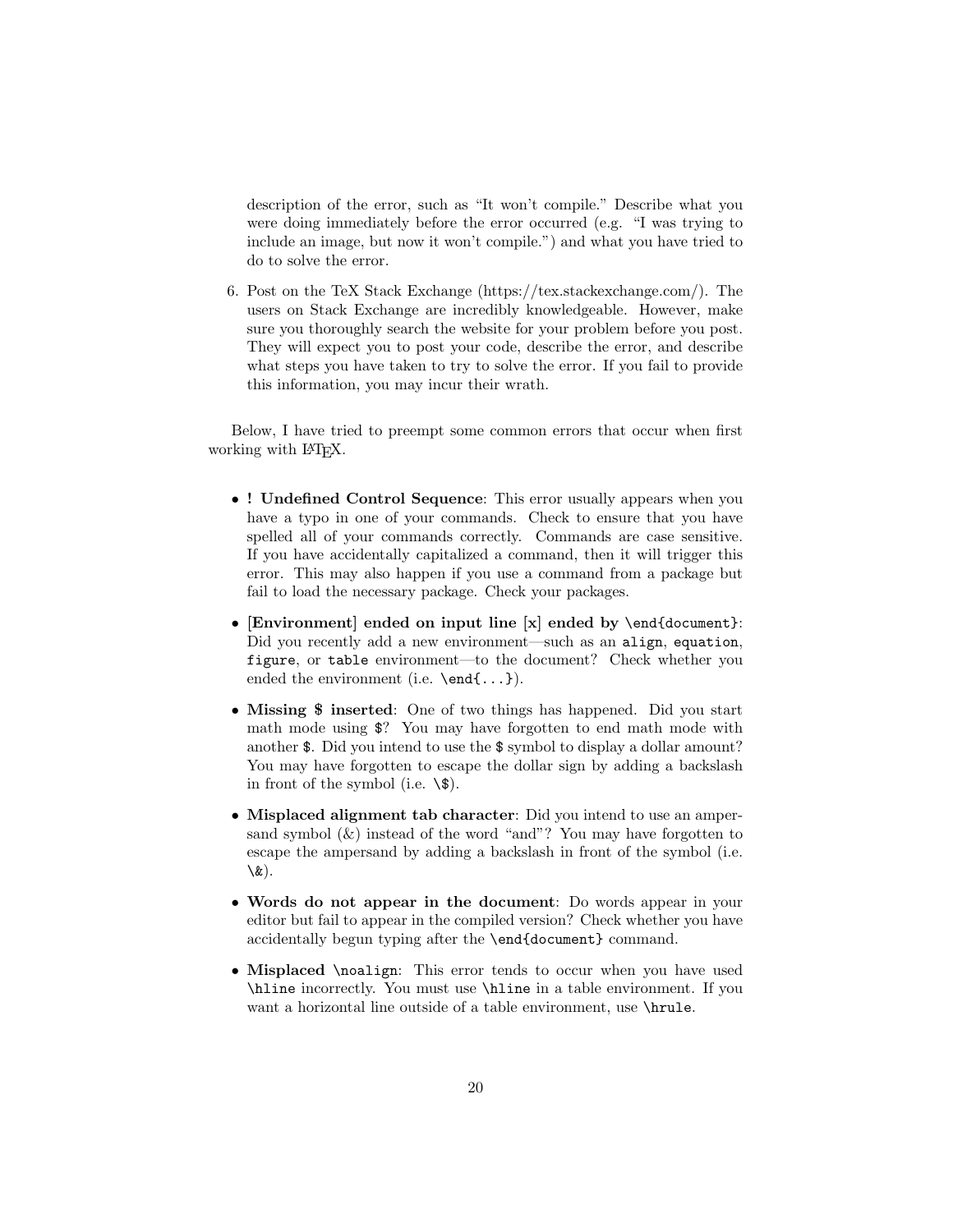# <span id="page-20-0"></span>6 Advanced LAT<sub>E</sub>X

This section introduces some advanced LAT<sub>E</sub>X capabilities that may prove useful to you later in your careers.

# <span id="page-20-1"></span>6.1 New Commands and Environments

LATEX allows the user to create new commands. This is useful when a project requires you to repeat the same line of code throughout the document. The \newcommand{...}{...} command creates the command. Within the first curly brackets, you write the name of the new command. Within the second curly brackets, you write the code that LAT<sub>EX</sub> should produce when you run the command in the first set of brackets. All new commands should be placed within the preamble (i.e. before the **\begin{document}** command).

Example 6.1. \documentclass{article} \usepackage[utf8]{inputenc}

\newcommand{\dperp}{\perp\!\!\!\perp}

\begin{document}

This symbol (\$\dperp\$) represents independence.

\section{Introduction}

\end{document}

In the above example, we have created a new command \dperp. When we run the **\dperp** command, LAT<sub>E</sub>X runs **\perp\!\!\!\perp**, which produces the ⊥⊥ symbol.

We can also create new numbered environments. The easiest way to create new environments is to use the \newtheorem{...}{...}[...] command within the amsmath package. Within the first curly brackets, you write the name of the new environment. This is the name you will write in the  $\begin{bmatrix} \begin{array}{c} \Delta & \Delta \\ \end{array} \end{bmatrix}$ and \end{...} commands. Within the second curly brackets, you write the text that LAT<sub>EX</sub> will print in bold. The third argument informs LAT<sub>EX</sub> when it should reset the counter for the new environment.

\documentclass{article} \usepackage[utf8]{inputenc} \usepackage{amsmath}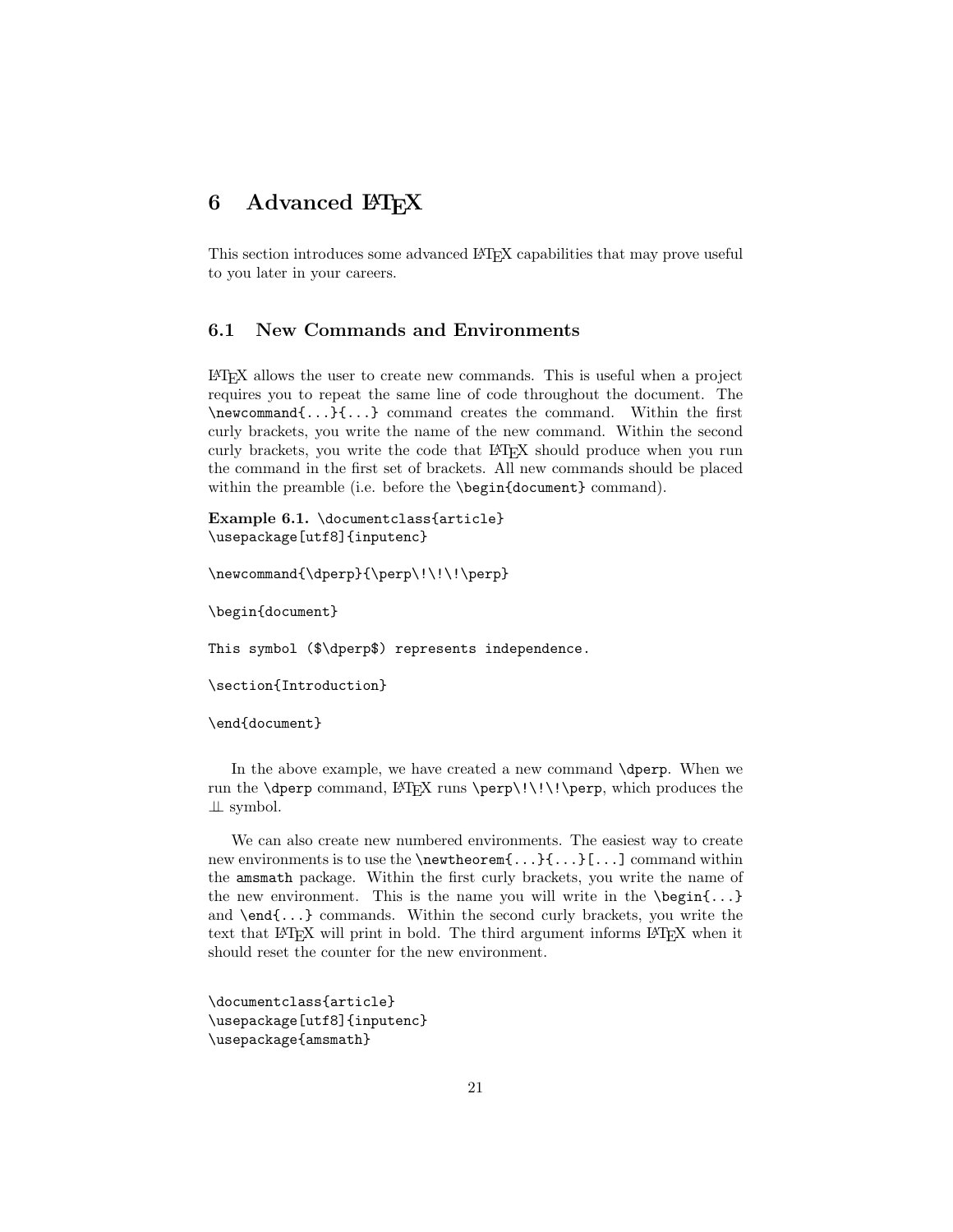\newtheorem{eg}{Example}[section]

```
\begin{document}
```

```
\begin{eg}{Basic Addition}
$1+1=2.\end{eg}
```
\end{document}

Running this code will produce:

Example 6.2. Basic Addition

 $1 + 1 = 2.$ 

### <span id="page-21-0"></span>6.2 TikZ

TikZ is a powerful package for drawing diagrams in LATEX. A full introduction to TikZ is outside the scope of this introduction. However, many of you may find TikZ useful during formal-theory courses. Accordingly, I offer a small primer about how to draw a game tree in TikZ as a brief introduction to the package.

Every picture in TikZ begins with the tikzpicture environment. As with all other environments, you begin this environment with the command \begin{tikzpicture} and end the environment with the command \end{tikzpicture}.

Trees in TikZ are composed of nodes. The basic command is:

\node(coordinate label)[style options]{text}. We call the first node in a tree the root node, and we call all subsequent nodes the child node. We use the child{} command to create a child of a parent node. Adding the sibling distance = ... command after the parent node determines how far apart the sibling nodes are from one another. We can add labels next to the lines connecting each node with the edge from parent node{} command after all of the children nodes.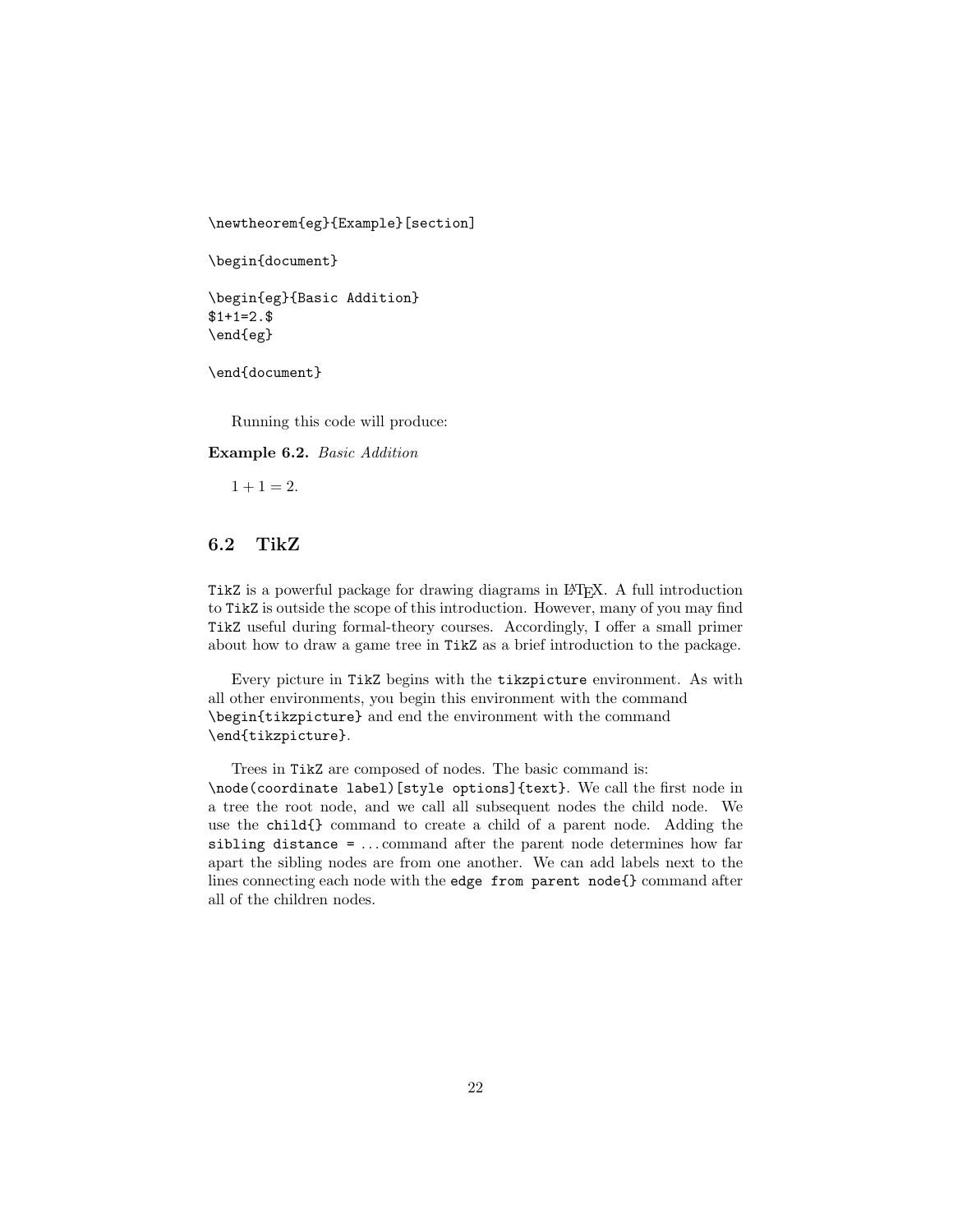Here is a basic example of a possible game tree that illustrates some style options.

```
\node(0){$P_{1}$}[sibling distance = 2in]
   child{node{$P_{2}$}[sibling distance = 0.5in]
     child{node{(2,2)}
          edge from parent node[left, xshift = -0.1in]{$A$}
          }
     child{node{(0,0)}
          edge from parent node[right, xshift = 0.1in]{$B$}
          }
     edge from parent node[left, xshift = -0.1in]{$A$}
   }
   child{node{$P_{2}$}[sibling distance = 0.5in]
      child{node{(0,0)}
          edge from parent node[left, xshift = -0.1in]{$A$}
          }
     child{node{(2,2)}
          edge from parent node[right, xshift = 0.1in]{$B$}
          }
     edge from parent node[right, xshift = 0.1in]{$B$}
 }
    ;
\end{tikzpicture}
```


TikZ can also draw separate lines to connect various nodes. We can add these commands after the semicolon that follows all of the nodes. For example, if we want to create an information set connecting  $P_2$ 's two nodes, we may want to draw a dashed line. We can draw a dashed line connecting these nodes using the \draw[dashed] (1) to (2) command.